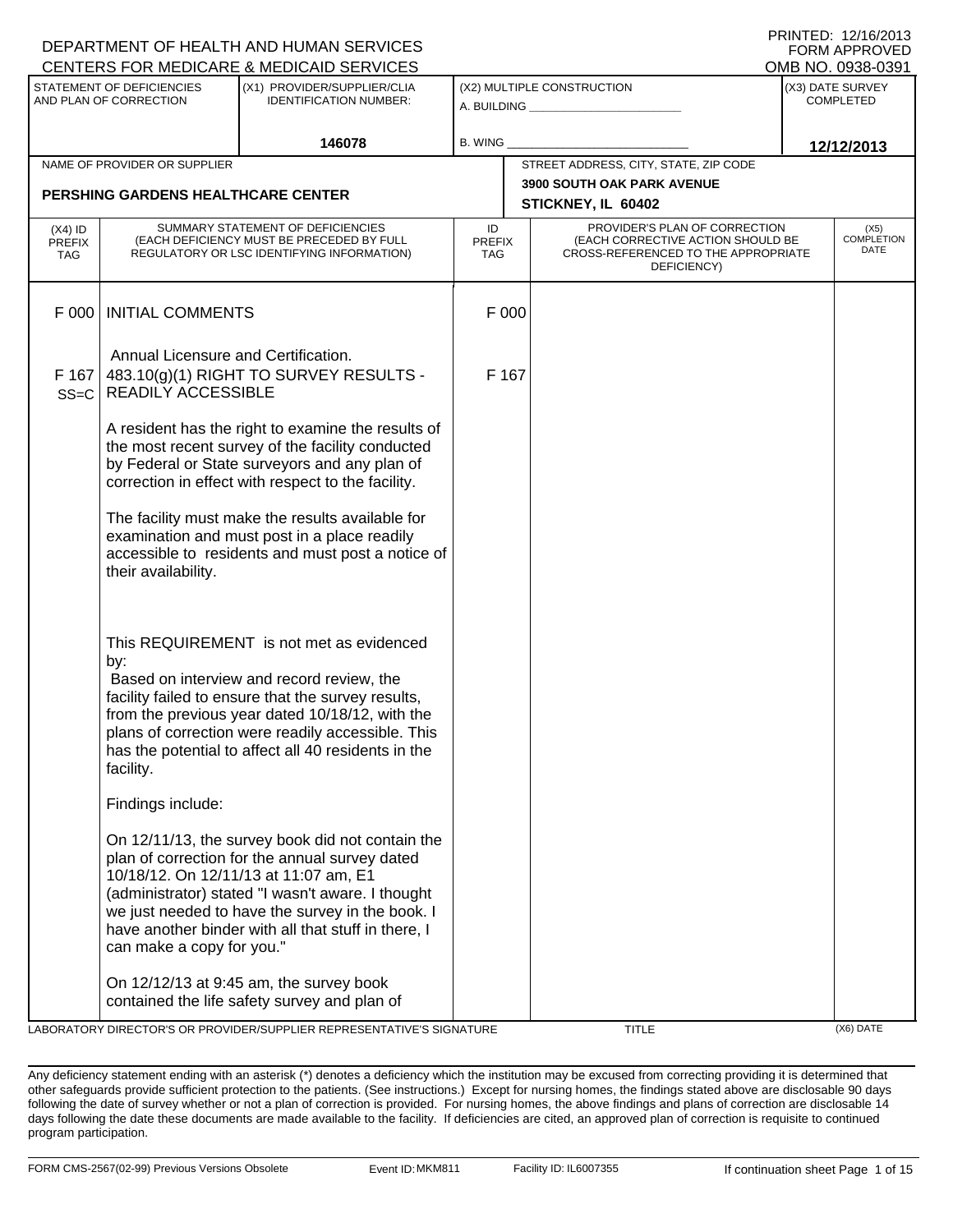|                                          |                                                           | DEPARTMENT OF HEALTH AND HUMAN SERVICES                                                                                                                                                                                                                                                                                                                                                                                                       |                            |                                                                                                                          | FORM APPROVED                         |
|------------------------------------------|-----------------------------------------------------------|-----------------------------------------------------------------------------------------------------------------------------------------------------------------------------------------------------------------------------------------------------------------------------------------------------------------------------------------------------------------------------------------------------------------------------------------------|----------------------------|--------------------------------------------------------------------------------------------------------------------------|---------------------------------------|
|                                          | STATEMENT OF DEFICIENCIES                                 | CENTERS FOR MEDICARE & MEDICAID SERVICES<br>(X1) PROVIDER/SUPPLIER/CLIA                                                                                                                                                                                                                                                                                                                                                                       |                            | (X2) MULTIPLE CONSTRUCTION                                                                                               | OMB NO. 0938-0391<br>(X3) DATE SURVEY |
|                                          | AND PLAN OF CORRECTION                                    | <b>IDENTIFICATION NUMBER:</b>                                                                                                                                                                                                                                                                                                                                                                                                                 |                            | A. BUILDING <u>___________________</u>                                                                                   | <b>COMPLETED</b>                      |
|                                          |                                                           | 146078                                                                                                                                                                                                                                                                                                                                                                                                                                        | B. WING                    |                                                                                                                          | 12/12/2013                            |
|                                          | NAME OF PROVIDER OR SUPPLIER                              |                                                                                                                                                                                                                                                                                                                                                                                                                                               |                            | STREET ADDRESS, CITY, STATE, ZIP CODE                                                                                    |                                       |
|                                          | <b>PERSHING GARDENS HEALTHCARE CENTER</b>                 |                                                                                                                                                                                                                                                                                                                                                                                                                                               |                            | <b>3900 SOUTH OAK PARK AVENUE</b><br>STICKNEY, IL 60402                                                                  |                                       |
| $(X4)$ ID<br><b>PREFIX</b><br><b>TAG</b> |                                                           | SUMMARY STATEMENT OF DEFICIENCIES<br>(EACH DEFICIENCY MUST BE PRECEDED BY FULL<br>REGULATORY OR LSC IDENTIFYING INFORMATION)                                                                                                                                                                                                                                                                                                                  | ID<br><b>PREFIX</b><br>TAG | PROVIDER'S PLAN OF CORRECTION<br>(EACH CORRECTIVE ACTION SHOULD BE<br>CROSS-REFERENCED TO THE APPROPRIATE<br>DEFICIENCY) | (X5)<br><b>COMPLETION</b><br>DATE     |
| F 167                                    | Continued From page 1<br>of correction."                  | correction. At 10:26 am, E1 stated "I saw that it<br>was just the life safety survey. I am in the<br>process of adding the annual survey and the plan                                                                                                                                                                                                                                                                                         | F 167                      |                                                                                                                          |                                       |
| F 226<br>$SS=C$                          | 483.13(c) DEVELOP/IMPLMENT<br>ABUSE/NEGLECT, ETC POLICIES |                                                                                                                                                                                                                                                                                                                                                                                                                                               | F 226                      |                                                                                                                          |                                       |
|                                          | policies and procedures that prohibit                     | The facility must develop and implement written<br>mistreatment, neglect, and abuse of residents<br>and misappropriation of resident property.                                                                                                                                                                                                                                                                                                |                            |                                                                                                                          |                                       |
|                                          | by:<br>to affect all 40 residents at the facility.        | This REQUIREMENT is not met as evidenced<br>Based on record review and interview, the facility<br>failed to follow facility's policy and procedure to<br>implement measures to screen three of ten<br>unlicensed potential employees without previous<br>fingerprint check. This practice has the potential                                                                                                                                   |                            |                                                                                                                          |                                       |
|                                          | Findings include:                                         |                                                                                                                                                                                                                                                                                                                                                                                                                                               |                            |                                                                                                                          |                                       |
|                                          |                                                           | On 12/11/2013 at 11:30AM, healthcare worker<br>background check noted no fingerprint check<br>was done for the following certified nursing<br>assistants (CNAs): E9(CNA) was hired on Sept<br>9th 2013; E10 (CNA) was hired on April 15,2013;<br>E11(CNA) was hired on January29,2013. E9,<br>E10 and E11 are presently employed by the<br>facility on full time basis and have been providing<br>hands on care to residents at the facility. |                            |                                                                                                                          |                                       |
|                                          |                                                           | Abuse Prevention Program Facility Procedures<br>under Pre-Employment Screening of Potential<br>employees states that facility will,"initiate an                                                                                                                                                                                                                                                                                               |                            |                                                                                                                          |                                       |

FORM CMS-2567(02-99) Previous Versions Obsolete Event ID: MKM811 Facility ID: IL6007355 If continuation sheet Page 2 of 15

DEPARTMENT OF HEALTH AND HUMAN SERVICES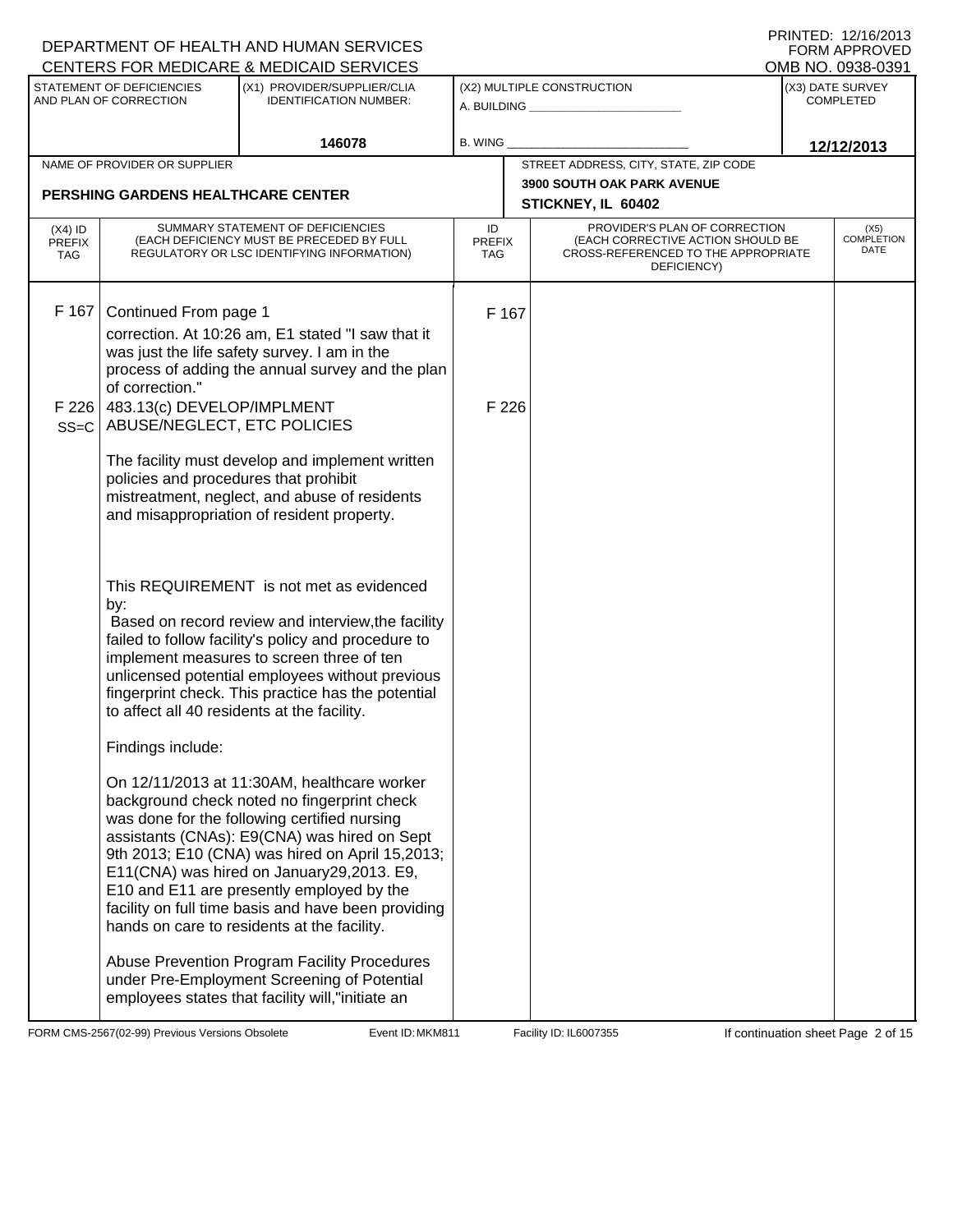|                                          |                                                                                                                      | DEPARTMENT OF HEALTH AND HUMAN SERVICES<br>CENTERS FOR MEDICARE & MEDICAID SERVICES                                                                                                                                                                                                                                                                                                                                                                                                                                                                                                                                                                                                                                                                                                                                                                                                                                                                                                                                                                                                                                                                                                                                                                                 |                            |                                                                                                                          | FNINIEU. IZIUZUIJ<br><b>FORM APPROVED</b><br>OMB NO. 0938-0391 |
|------------------------------------------|----------------------------------------------------------------------------------------------------------------------|---------------------------------------------------------------------------------------------------------------------------------------------------------------------------------------------------------------------------------------------------------------------------------------------------------------------------------------------------------------------------------------------------------------------------------------------------------------------------------------------------------------------------------------------------------------------------------------------------------------------------------------------------------------------------------------------------------------------------------------------------------------------------------------------------------------------------------------------------------------------------------------------------------------------------------------------------------------------------------------------------------------------------------------------------------------------------------------------------------------------------------------------------------------------------------------------------------------------------------------------------------------------|----------------------------|--------------------------------------------------------------------------------------------------------------------------|----------------------------------------------------------------|
|                                          | STATEMENT OF DEFICIENCIES<br>AND PLAN OF CORRECTION                                                                  | (X1) PROVIDER/SUPPLIER/CLIA<br><b>IDENTIFICATION NUMBER:</b>                                                                                                                                                                                                                                                                                                                                                                                                                                                                                                                                                                                                                                                                                                                                                                                                                                                                                                                                                                                                                                                                                                                                                                                                        |                            | (X2) MULTIPLE CONSTRUCTION<br>A. BUILDING <b>A.</b> BUILDING                                                             | (X3) DATE SURVEY<br><b>COMPLETED</b>                           |
|                                          |                                                                                                                      | 146078                                                                                                                                                                                                                                                                                                                                                                                                                                                                                                                                                                                                                                                                                                                                                                                                                                                                                                                                                                                                                                                                                                                                                                                                                                                              | B. WING                    |                                                                                                                          | 12/12/2013                                                     |
|                                          | NAME OF PROVIDER OR SUPPLIER                                                                                         |                                                                                                                                                                                                                                                                                                                                                                                                                                                                                                                                                                                                                                                                                                                                                                                                                                                                                                                                                                                                                                                                                                                                                                                                                                                                     |                            | STREET ADDRESS, CITY, STATE, ZIP CODE                                                                                    |                                                                |
|                                          | <b>PERSHING GARDENS HEALTHCARE CENTER</b>                                                                            |                                                                                                                                                                                                                                                                                                                                                                                                                                                                                                                                                                                                                                                                                                                                                                                                                                                                                                                                                                                                                                                                                                                                                                                                                                                                     |                            | <b>3900 SOUTH OAK PARK AVENUE</b><br>STICKNEY, IL 60402                                                                  |                                                                |
| $(X4)$ ID<br><b>PREFIX</b><br><b>TAG</b> |                                                                                                                      | SUMMARY STATEMENT OF DEFICIENCIES<br>(EACH DEFICIENCY MUST BE PRECEDED BY FULL<br>REGULATORY OR LSC IDENTIFYING INFORMATION)                                                                                                                                                                                                                                                                                                                                                                                                                                                                                                                                                                                                                                                                                                                                                                                                                                                                                                                                                                                                                                                                                                                                        | ID<br><b>PREFIX</b><br>TAG | PROVIDER'S PLAN OF CORRECTION<br>(EACH CORRECTIVE ACTION SHOULD BE<br>CROSS-REFERENCED TO THE APPROPRIATE<br>DEFICIENCY) | (X5)<br><b>COMPLETION</b><br>DATE                              |
| F226<br>F 241<br>$SS=D$                  | Continued From page 2<br>previous fingerprint check".<br><b>INDIVIDUALITY</b><br>by:<br>Findings include:<br>effort. | Illinois State Police Livescan fingerprint check for<br>any unlicensed individual being hired without a<br>On 12/11/2013 at 11:45AM, E12(Human<br>Resource Manager) stated that E12 was not<br>aware of the need for fingerprint for new hires<br>especially Certified Nursing Assistants(CNAs).<br>483.15(a) DIGNITY AND RESPECT OF<br>The facility must promote care for residents in a<br>manner and in an environment that maintains or<br>enhances each resident's dignity and respect in<br>full recognition of his or her individuality.<br>This REQUIREMENT is not met as evidenced<br>Based on observation and interview the facility<br>failed to ensure privacy/dignity of body parts for<br>one resident(R9) in the supplemental sample.<br>R9 is a 48 year old man who weighs 367.1<br>pounds and is alert and oriented x3. On<br>12/10/2013 at 12:40 PM, R9 was eating lunch in<br>the dining room on the first floor. There were six<br>other individuals including E8(certified nursing<br>assistant/CNA) sitting in the dining room. R9 was<br>clothed in a hospital gown which barely fitted R9<br>and with the opening at the back. One third of<br>R9's back area from upper back down to the<br>buttocks was exposed for others to see with no | F 226<br>F 241             |                                                                                                                          |                                                                |
|                                          |                                                                                                                      | On 12/10/2013 at 12:50PM, E8 said that (R9)                                                                                                                                                                                                                                                                                                                                                                                                                                                                                                                                                                                                                                                                                                                                                                                                                                                                                                                                                                                                                                                                                                                                                                                                                         |                            |                                                                                                                          |                                                                |

FORM CMS-2567(02-99) Previous Versions Obsolete **MEXELLED: Event ID: MKM811** Facility ID: IL6007355 If continuation sheet Page 3 of 15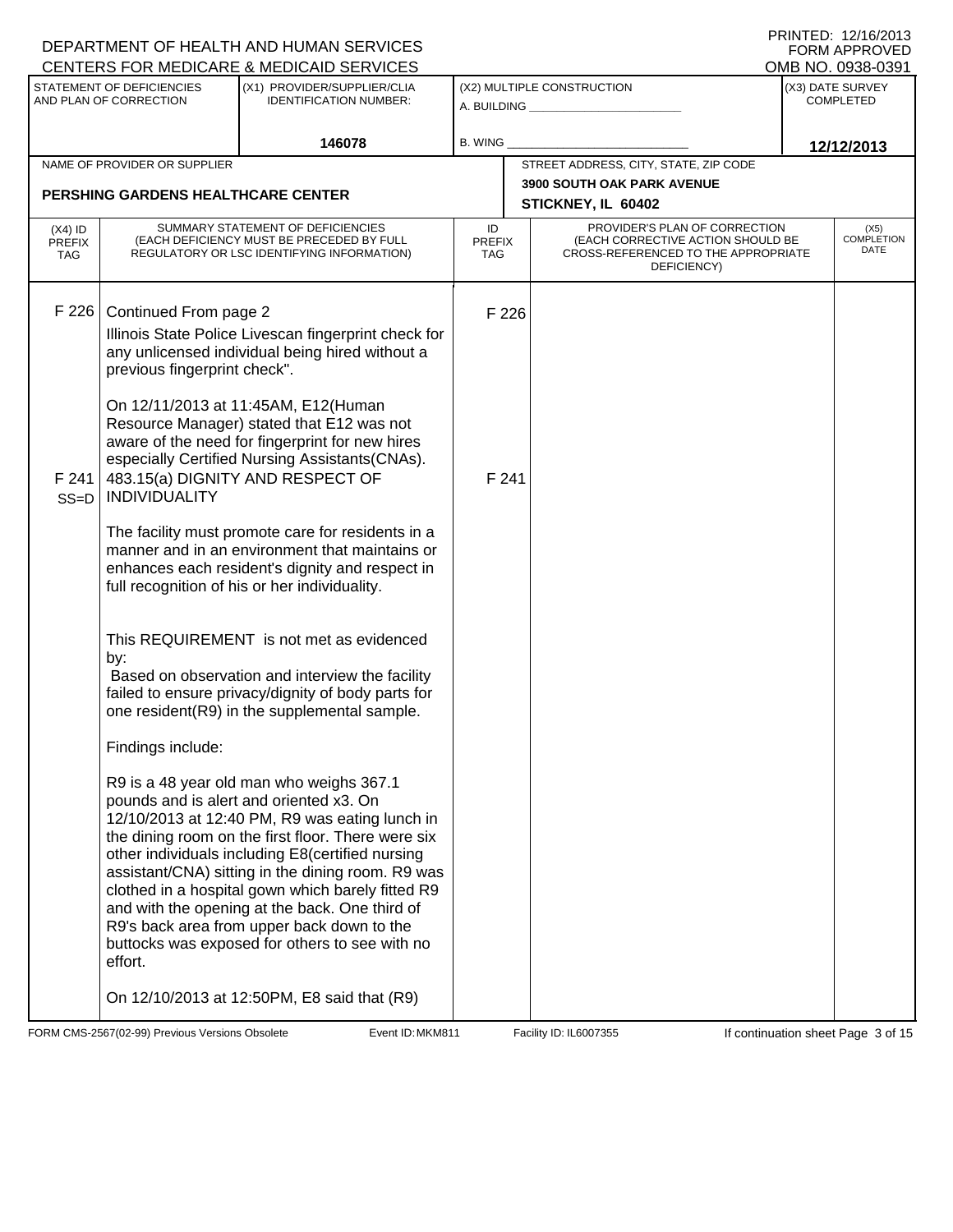|                                          |                                           | DEPARTMENT OF HEALTH AND HUMAN SERVICES<br>CENTERS FOR MEDICARE & MEDICAID SERVICES                                                                                                                                                                                                                                                                                                                                                                  |                            |                                                                                                                          | FORM APPROVED<br>OMB NO. 0938-0391 |
|------------------------------------------|-------------------------------------------|------------------------------------------------------------------------------------------------------------------------------------------------------------------------------------------------------------------------------------------------------------------------------------------------------------------------------------------------------------------------------------------------------------------------------------------------------|----------------------------|--------------------------------------------------------------------------------------------------------------------------|------------------------------------|
|                                          | <b>STATEMENT OF DEFICIENCIES</b>          | (X1) PROVIDER/SUPPLIER/CLIA                                                                                                                                                                                                                                                                                                                                                                                                                          |                            | (X2) MULTIPLE CONSTRUCTION                                                                                               | (X3) DATE SURVEY                   |
|                                          | AND PLAN OF CORRECTION                    | <b>IDENTIFICATION NUMBER:</b>                                                                                                                                                                                                                                                                                                                                                                                                                        |                            | A. BUILDING <u>____________________</u>                                                                                  | <b>COMPLETED</b>                   |
|                                          |                                           | 146078                                                                                                                                                                                                                                                                                                                                                                                                                                               | B. WING                    |                                                                                                                          | 12/12/2013                         |
|                                          | NAME OF PROVIDER OR SUPPLIER              |                                                                                                                                                                                                                                                                                                                                                                                                                                                      |                            | STREET ADDRESS, CITY, STATE, ZIP CODE                                                                                    |                                    |
|                                          | <b>PERSHING GARDENS HEALTHCARE CENTER</b> |                                                                                                                                                                                                                                                                                                                                                                                                                                                      |                            | 3900 SOUTH OAK PARK AVENUE<br>STICKNEY, IL 60402                                                                         |                                    |
| $(X4)$ ID<br><b>PREFIX</b><br><b>TAG</b> |                                           | SUMMARY STATEMENT OF DEFICIENCIES<br>(EACH DEFICIENCY MUST BE PRECEDED BY FULL<br>REGULATORY OR LSC IDENTIFYING INFORMATION)                                                                                                                                                                                                                                                                                                                         | ID<br><b>PREFIX</b><br>TAG | PROVIDER'S PLAN OF CORRECTION<br>(EACH CORRECTIVE ACTION SHOULD BE<br>CROSS-REFERENCED TO THE APPROPRIATE<br>DEFICIENCY) | (X5)<br><b>COMPLETION</b><br>DATE  |
| F 241                                    | Continued From page 3<br>like it".        | should not be in the dining room like that. E4<br>stated she will get a sheet and cover R9's back.<br>On 12/10/2013 at 12:55PM, R9 stated he was<br>not aware of the exposure and "I definitely don't                                                                                                                                                                                                                                                | F 241                      |                                                                                                                          |                                    |
|                                          | F 314 $ $ 483.25(c) TREATMENT/SVCS TO     | SS=D   PREVENT/HEAL PRESSURE SORES                                                                                                                                                                                                                                                                                                                                                                                                                   | F 314                      |                                                                                                                          |                                    |
|                                          |                                           | Based on the comprehensive assessment of a<br>resident, the facility must ensure that a resident<br>who enters the facility without pressure sores<br>does not develop pressure sores unless the<br>individual's clinical condition demonstrates that<br>they were unavoidable; and a resident having<br>pressure sores receives necessary treatment and<br>services to promote healing, prevent infection<br>and prevent new sores from developing. |                            |                                                                                                                          |                                    |
|                                          | by:<br>sample of 21.                      | This REQUIREMENT is not met as evidenced<br>Based on observation, interview and record<br>review, the facility failed to follow doctor's order<br>and failed to provide necessary treatment for the<br>pressure ulcer of one resident (R2) out of two<br>residents reviewed for pressure ulcers in a                                                                                                                                                 |                            |                                                                                                                          |                                    |
|                                          | Findings include:                         |                                                                                                                                                                                                                                                                                                                                                                                                                                                      |                            |                                                                                                                          |                                    |
|                                          | arthritis, and urinary frequency.         | R2 is an 80 year old resident with multiple<br>diagnoses to include spinal stenosis, dementia,                                                                                                                                                                                                                                                                                                                                                       |                            |                                                                                                                          |                                    |
|                                          |                                           | On 11/9/13, R2 was noted to have a "superficial<br>open area 1 cm (centimeter) long and 1.6 cm<br>(centimeter) wide, 0 density on sacral area on the                                                                                                                                                                                                                                                                                                 |                            |                                                                                                                          |                                    |

FORM CMS-2567(02-99) Previous Versions Obsolete **MKM811** Event ID: MKM811 Facility ID: IL6007355 If continuation sheet Page 4 of 15

DEPARTMENT OF HEALTH AND HUMAN SERVICES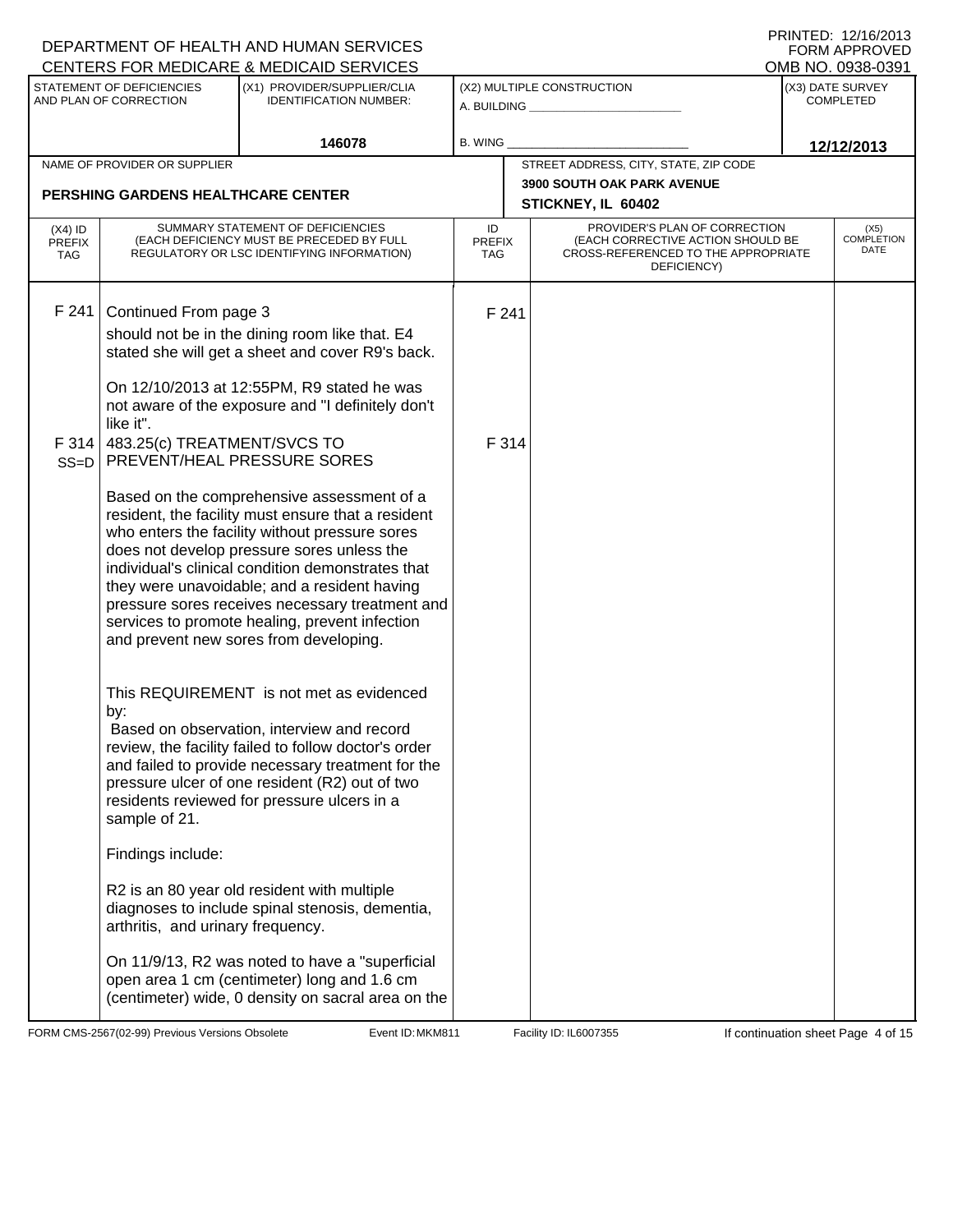| STATEMENT OF DEFICIENCIES<br>(X2) MULTIPLE CONSTRUCTION<br>(X3) DATE SURVEY<br>(X1) PROVIDER/SUPPLIER/CLIA<br>AND PLAN OF CORRECTION<br><b>IDENTIFICATION NUMBER:</b><br><b>COMPLETED</b><br>A. BUILDING <b>A.</b> BUILDING<br>146078<br><b>B. WING</b><br>12/12/2013<br>STREET ADDRESS, CITY, STATE, ZIP CODE<br>NAME OF PROVIDER OR SUPPLIER<br><b>3900 SOUTH OAK PARK AVENUE</b><br>PERSHING GARDENS HEALTHCARE CENTER<br>STICKNEY, IL 60402<br>PROVIDER'S PLAN OF CORRECTION<br>SUMMARY STATEMENT OF DEFICIENCIES<br>ID<br>(X5)<br>$(X4)$ ID<br><b>COMPLETION</b><br>(EACH CORRECTIVE ACTION SHOULD BE<br>(EACH DEFICIENCY MUST BE PRECEDED BY FULL<br><b>PREFIX</b><br><b>PREFIX</b><br>DATE<br>CROSS-REFERENCED TO THE APPROPRIATE<br>REGULATORY OR LSC IDENTIFYING INFORMATION)<br>TAG<br><b>TAG</b><br>DEFICIENCY)<br>F 314<br>Continued From page 4<br>F 314<br>left (L) buttocks." Duoderm was applied per<br>doctor's orders.<br>Z2's (Wound Care Physician) initial evaluation on<br>11/18/13 indicated that R2 has a "Stage 2<br>pressure wound of the left, lower buttock of at<br>least 1 day duration. There is a light serous<br>exudate associated with this condition." The<br>wound measurement of the left, lower buttock<br>was 3.9 cm (length) x 2.2 cm ( width) x 0.05 cm<br>(depth). The surface area was measured 8.58<br>cm2. Z2 recommended "Limit sitting to 60<br>minutes."<br>On 12/2/13, Z2 documented the Stage 2<br>pressure wound measurement of the left, lower<br>buttock as $0.5$ cm (length) x $0.5$ cm (width) x $0.05$<br>cm (depth). The dressing that was ordered per<br>Z2 was "Foam, once daily." On 12/2/13, Z2 wrote<br>a recommendation that stated "Limit sitting to 60<br>minutes." On 12/2/13, Z2 documented Site 2<br>wound of the right, upper, medial buttock<br>measurement as 0.4 cm (length) x 0.4 cm (width)<br>x 0.05 cm (depth).<br>On 12/9/13, Z2 documented Site 1 Stage 2<br>pressure wound of the left, lower buttock as 5.0<br>cm (length) $x$ 3.0 cm (width) $x$ 0.05 cm (depth). |  | DEPARTMENT OF HEALTH AND HUMAN SERVICES<br>CENTERS FOR MEDICARE & MEDICAID SERVICES |  |  | FNINIEU. IZIIUZUIJ<br><b>FORM APPROVED</b><br>OMB NO. 0938-0391 |
|-----------------------------------------------------------------------------------------------------------------------------------------------------------------------------------------------------------------------------------------------------------------------------------------------------------------------------------------------------------------------------------------------------------------------------------------------------------------------------------------------------------------------------------------------------------------------------------------------------------------------------------------------------------------------------------------------------------------------------------------------------------------------------------------------------------------------------------------------------------------------------------------------------------------------------------------------------------------------------------------------------------------------------------------------------------------------------------------------------------------------------------------------------------------------------------------------------------------------------------------------------------------------------------------------------------------------------------------------------------------------------------------------------------------------------------------------------------------------------------------------------------------------------------------------------------------------------------------------------------------------------------------------------------------------------------------------------------------------------------------------------------------------------------------------------------------------------------------------------------------------------------------------------------------------------------------------------------------------------------------------------------------------------------------------------|--|-------------------------------------------------------------------------------------|--|--|-----------------------------------------------------------------|
|                                                                                                                                                                                                                                                                                                                                                                                                                                                                                                                                                                                                                                                                                                                                                                                                                                                                                                                                                                                                                                                                                                                                                                                                                                                                                                                                                                                                                                                                                                                                                                                                                                                                                                                                                                                                                                                                                                                                                                                                                                                     |  |                                                                                     |  |  |                                                                 |
|                                                                                                                                                                                                                                                                                                                                                                                                                                                                                                                                                                                                                                                                                                                                                                                                                                                                                                                                                                                                                                                                                                                                                                                                                                                                                                                                                                                                                                                                                                                                                                                                                                                                                                                                                                                                                                                                                                                                                                                                                                                     |  |                                                                                     |  |  |                                                                 |
|                                                                                                                                                                                                                                                                                                                                                                                                                                                                                                                                                                                                                                                                                                                                                                                                                                                                                                                                                                                                                                                                                                                                                                                                                                                                                                                                                                                                                                                                                                                                                                                                                                                                                                                                                                                                                                                                                                                                                                                                                                                     |  |                                                                                     |  |  |                                                                 |
|                                                                                                                                                                                                                                                                                                                                                                                                                                                                                                                                                                                                                                                                                                                                                                                                                                                                                                                                                                                                                                                                                                                                                                                                                                                                                                                                                                                                                                                                                                                                                                                                                                                                                                                                                                                                                                                                                                                                                                                                                                                     |  |                                                                                     |  |  |                                                                 |
|                                                                                                                                                                                                                                                                                                                                                                                                                                                                                                                                                                                                                                                                                                                                                                                                                                                                                                                                                                                                                                                                                                                                                                                                                                                                                                                                                                                                                                                                                                                                                                                                                                                                                                                                                                                                                                                                                                                                                                                                                                                     |  |                                                                                     |  |  |                                                                 |
| On 12/9/13, Z2 documented the Stage 2<br>pressure wound of the left, lower buttock "wound<br>progress deteriorated." Z2 wrote the order for<br>the dressing as "Foam, house barrier cream,<br>once daily." Z2 documented the findings that<br>indicate deterioration are "generalized decline of<br>patient." Z2 documented Site 2 wound of the<br>right, upper, medial buttock measurement as 1.5<br>cm (length) $x$ 0.3 cm (width) $x$ 0.05 cm (depth).                                                                                                                                                                                                                                                                                                                                                                                                                                                                                                                                                                                                                                                                                                                                                                                                                                                                                                                                                                                                                                                                                                                                                                                                                                                                                                                                                                                                                                                                                                                                                                                           |  |                                                                                     |  |  |                                                                 |

FORM CMS-2567(02-99) Previous Versions Obsolete **MKM811** Event ID: MKM811 Facility ID: IL6007355 If continuation sheet Page 5 of 15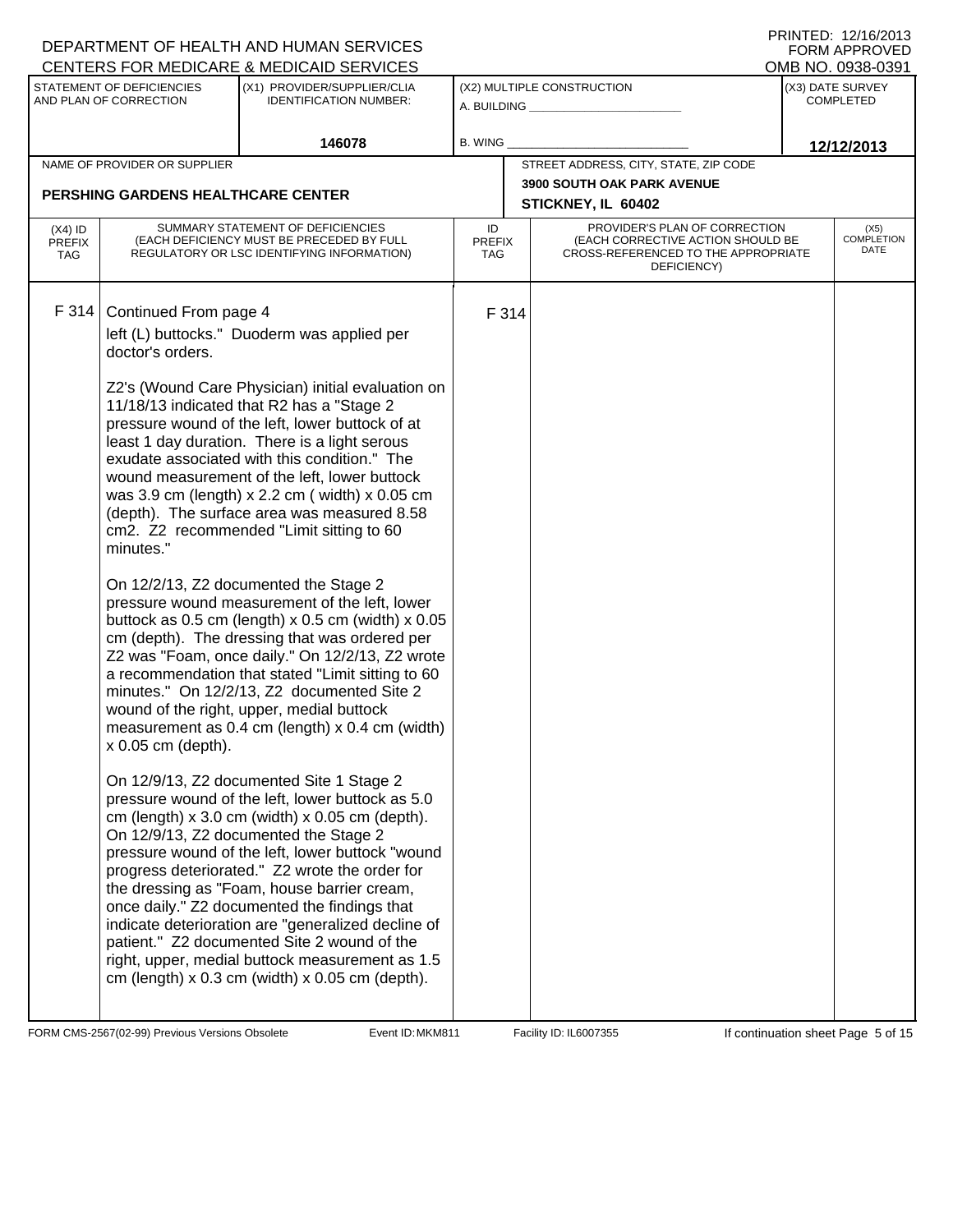|                                          |                                                                                                                                                   | DEPARTMENT OF HEALTH AND HUMAN SERVICES<br>CENTERS FOR MEDICARE & MEDICAID SERVICES                                                                                                                                                                                                                                                                                                                                                                                                                                                                                                                                                                                                                                                                                                                                                                                                                                                                                                                                                                                                                                                                                                                                                                                                                                                                                                                                                |                            |                                                                                                                          | FORM APPROVED<br>OMB NO. 0938-0391 |
|------------------------------------------|---------------------------------------------------------------------------------------------------------------------------------------------------|------------------------------------------------------------------------------------------------------------------------------------------------------------------------------------------------------------------------------------------------------------------------------------------------------------------------------------------------------------------------------------------------------------------------------------------------------------------------------------------------------------------------------------------------------------------------------------------------------------------------------------------------------------------------------------------------------------------------------------------------------------------------------------------------------------------------------------------------------------------------------------------------------------------------------------------------------------------------------------------------------------------------------------------------------------------------------------------------------------------------------------------------------------------------------------------------------------------------------------------------------------------------------------------------------------------------------------------------------------------------------------------------------------------------------------|----------------------------|--------------------------------------------------------------------------------------------------------------------------|------------------------------------|
|                                          | STATEMENT OF DEFICIENCIES                                                                                                                         | (X1) PROVIDER/SUPPLIER/CLIA                                                                                                                                                                                                                                                                                                                                                                                                                                                                                                                                                                                                                                                                                                                                                                                                                                                                                                                                                                                                                                                                                                                                                                                                                                                                                                                                                                                                        |                            | (X2) MULTIPLE CONSTRUCTION                                                                                               | (X3) DATE SURVEY                   |
|                                          | AND PLAN OF CORRECTION                                                                                                                            | <b>IDENTIFICATION NUMBER:</b>                                                                                                                                                                                                                                                                                                                                                                                                                                                                                                                                                                                                                                                                                                                                                                                                                                                                                                                                                                                                                                                                                                                                                                                                                                                                                                                                                                                                      |                            | A. BUILDING <b>A. BUILDING</b>                                                                                           | <b>COMPLETED</b>                   |
|                                          |                                                                                                                                                   | 146078                                                                                                                                                                                                                                                                                                                                                                                                                                                                                                                                                                                                                                                                                                                                                                                                                                                                                                                                                                                                                                                                                                                                                                                                                                                                                                                                                                                                                             | <b>B. WING</b>             |                                                                                                                          | 12/12/2013                         |
|                                          | NAME OF PROVIDER OR SUPPLIER                                                                                                                      |                                                                                                                                                                                                                                                                                                                                                                                                                                                                                                                                                                                                                                                                                                                                                                                                                                                                                                                                                                                                                                                                                                                                                                                                                                                                                                                                                                                                                                    |                            | STREET ADDRESS, CITY, STATE, ZIP CODE                                                                                    |                                    |
|                                          | <b>PERSHING GARDENS HEALTHCARE CENTER</b>                                                                                                         |                                                                                                                                                                                                                                                                                                                                                                                                                                                                                                                                                                                                                                                                                                                                                                                                                                                                                                                                                                                                                                                                                                                                                                                                                                                                                                                                                                                                                                    |                            | 3900 SOUTH OAK PARK AVENUE<br>STICKNEY, IL 60402                                                                         |                                    |
| $(X4)$ ID<br><b>PREFIX</b><br><b>TAG</b> |                                                                                                                                                   | SUMMARY STATEMENT OF DEFICIENCIES<br>(EACH DEFICIENCY MUST BE PRECEDED BY FULL<br>REGULATORY OR LSC IDENTIFYING INFORMATION)                                                                                                                                                                                                                                                                                                                                                                                                                                                                                                                                                                                                                                                                                                                                                                                                                                                                                                                                                                                                                                                                                                                                                                                                                                                                                                       | ID<br><b>PREFIX</b><br>TAG | PROVIDER'S PLAN OF CORRECTION<br>(EACH CORRECTIVE ACTION SHOULD BE<br>CROSS-REFERENCED TO THE APPROPRIATE<br>DEFICIENCY) | (X5)<br><b>COMPLETION</b><br>DATE  |
| F314<br>F 325<br>$SS=D$                  | Continued From page 5<br>a dressing to sacral"<br>Policy states on p. 17<br>tissue."<br>UNLESS UNAVOIDABLE<br>Based on a resident's comprehensive | On 12/10/13, R2 was observed sitting in a chair<br>from 11:40 am until 2p. R2 was put to bed at 2p<br>on 12/10/13 for the dressing change observation.<br>E4 stated on 12/10/13 at 2p that R2 is usually<br>sitting in the chair from 8:30a.m until 2p.<br>On 12/10/13 at 2p, E6 removed R2's incontinent<br>brief to perform the treatment for R2's pressure<br>ulcer. R2 did not have a dressing on his left,<br>lower buttocks Stage 2 pressure wound. The<br>Stage 2 pressure wound did not have the "foam"<br>that was ordered by Z2 on 12/9/13. E6 stated on<br>12/10/13 at 2p that R2 should have a foam<br>dressing on the left, lower buttocks pressure<br>ulcer. E4 stated that R2 had been sitting in the<br>chair on 12/10/13 from 8:30am until 2p.<br>R2's care plan dated 11/8/13 indicated "Requires<br>The facility's Prevention of Pressure Ulcers<br>"The purpose of this procedure is to provide<br>information regarding identification of pressure<br>ulcer risk factors and interventions for specific<br>risk factors." The facility's policy for prevention<br>of pressure ulcers under general guidelines 1.<br>states "Pressure ulcers are usually formed when<br>a resident remains in the same position for an<br>extended period of time causing increased<br>pressure or a decrease of circulation (blood flow)<br>to that area and subsequent destruction of<br>483.25(i) MAINTAIN NUTRITION STATUS | F 314<br>F 325             |                                                                                                                          |                                    |
|                                          |                                                                                                                                                   | assessment, the facility must ensure that a                                                                                                                                                                                                                                                                                                                                                                                                                                                                                                                                                                                                                                                                                                                                                                                                                                                                                                                                                                                                                                                                                                                                                                                                                                                                                                                                                                                        |                            |                                                                                                                          |                                    |

FORM CMS-2567(02-99) Previous Versions Obsolete **MKM811** Event ID: MKM811 Facility ID: IL6007355 If continuation sheet Page 6 of 15

DEPARTMENT OF HEALTH AND HUMAN SERVICES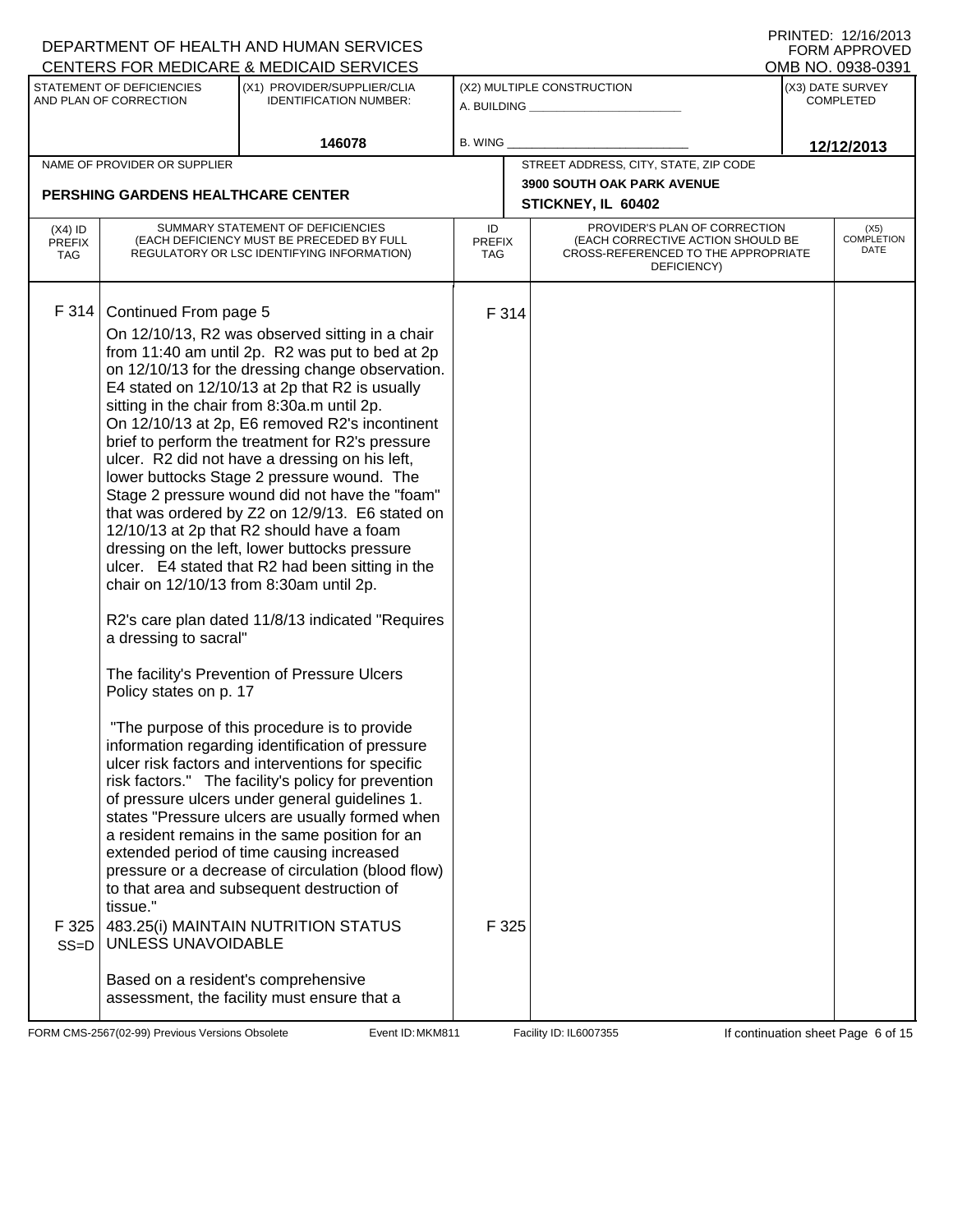|                                          |                                                                                                                                                                 | DEPARTMENT OF HEALTH AND HUMAN SERVICES                                                                                                                                                                                                                                                                                                                                                                                                                                                                                                                                                                                                                                                                                                                                                                                                                                                                                                                                                                                                                                                                                                                                                                              |                            |                                                                                                                          |                                      | FNINIED. IZIUZUIJ<br><b>FORM APPROVED</b> |
|------------------------------------------|-----------------------------------------------------------------------------------------------------------------------------------------------------------------|----------------------------------------------------------------------------------------------------------------------------------------------------------------------------------------------------------------------------------------------------------------------------------------------------------------------------------------------------------------------------------------------------------------------------------------------------------------------------------------------------------------------------------------------------------------------------------------------------------------------------------------------------------------------------------------------------------------------------------------------------------------------------------------------------------------------------------------------------------------------------------------------------------------------------------------------------------------------------------------------------------------------------------------------------------------------------------------------------------------------------------------------------------------------------------------------------------------------|----------------------------|--------------------------------------------------------------------------------------------------------------------------|--------------------------------------|-------------------------------------------|
|                                          |                                                                                                                                                                 | CENTERS FOR MEDICARE & MEDICAID SERVICES                                                                                                                                                                                                                                                                                                                                                                                                                                                                                                                                                                                                                                                                                                                                                                                                                                                                                                                                                                                                                                                                                                                                                                             |                            |                                                                                                                          |                                      | OMB NO. 0938-0391                         |
|                                          | STATEMENT OF DEFICIENCIES<br>AND PLAN OF CORRECTION                                                                                                             | (X1) PROVIDER/SUPPLIER/CLIA<br><b>IDENTIFICATION NUMBER:</b>                                                                                                                                                                                                                                                                                                                                                                                                                                                                                                                                                                                                                                                                                                                                                                                                                                                                                                                                                                                                                                                                                                                                                         |                            | (X2) MULTIPLE CONSTRUCTION<br>A. BUILDING <b>A. BUILDING</b>                                                             | (X3) DATE SURVEY<br><b>COMPLETED</b> |                                           |
|                                          |                                                                                                                                                                 | 146078                                                                                                                                                                                                                                                                                                                                                                                                                                                                                                                                                                                                                                                                                                                                                                                                                                                                                                                                                                                                                                                                                                                                                                                                               | <b>B. WING</b>             |                                                                                                                          |                                      | 12/12/2013                                |
|                                          | NAME OF PROVIDER OR SUPPLIER                                                                                                                                    |                                                                                                                                                                                                                                                                                                                                                                                                                                                                                                                                                                                                                                                                                                                                                                                                                                                                                                                                                                                                                                                                                                                                                                                                                      |                            | STREET ADDRESS, CITY, STATE, ZIP CODE                                                                                    |                                      |                                           |
|                                          | <b>PERSHING GARDENS HEALTHCARE CENTER</b>                                                                                                                       |                                                                                                                                                                                                                                                                                                                                                                                                                                                                                                                                                                                                                                                                                                                                                                                                                                                                                                                                                                                                                                                                                                                                                                                                                      |                            | <b>3900 SOUTH OAK PARK AVENUE</b>                                                                                        |                                      |                                           |
|                                          |                                                                                                                                                                 |                                                                                                                                                                                                                                                                                                                                                                                                                                                                                                                                                                                                                                                                                                                                                                                                                                                                                                                                                                                                                                                                                                                                                                                                                      |                            | STICKNEY, IL 60402                                                                                                       |                                      |                                           |
| $(X4)$ ID<br><b>PREFIX</b><br><b>TAG</b> |                                                                                                                                                                 | SUMMARY STATEMENT OF DEFICIENCIES<br>(EACH DEFICIENCY MUST BE PRECEDED BY FULL<br>REGULATORY OR LSC IDENTIFYING INFORMATION)                                                                                                                                                                                                                                                                                                                                                                                                                                                                                                                                                                                                                                                                                                                                                                                                                                                                                                                                                                                                                                                                                         | ID<br><b>PREFIX</b><br>TAG | PROVIDER'S PLAN OF CORRECTION<br>(EACH CORRECTIVE ACTION SHOULD BE<br>CROSS-REFERENCED TO THE APPROPRIATE<br>DEFICIENCY) |                                      | (X5)<br><b>COMPLETION</b><br>DATE         |
| F 325                                    | Continued From page 6<br>resident -<br>unless the resident's clinical condition<br>nutritional problem.<br>by:<br>pounds.<br>Findings Include:<br>staff to eat. | (1) Maintains acceptable parameters of nutritional<br>status, such as body weight and protein levels,<br>demonstrates that this is not possible; and<br>(2) Receives a therapeutic diet when there is a<br>This REQUIREMENT is not met as evidenced<br>Based on observation, interview and record<br>review, the facility failed to provide nutritional<br>care and services in order to prevent a gradual<br>weight loss for 1 of 3 residents in the sample<br>chosen for weight gain/loss (R11). R11 was<br>admitted to the facility 10/16/2013 weighing<br>103.1 and is presently weighs less than 98.1<br>12/11/2013, during a meal observation between<br>12 noon and 12:40pm, R11 was observed eating<br>his lunch. R11's diet card says he is to have<br>nectar thick liquids. Neither his coffee or milk was<br>thickened. The resident was to have double<br>desserts because he is losing weight. Gelatin<br>was the dessert for lunch and R11 only had one<br>on his tray. R11 drank some of his coffee and left<br>everything, else. Only his carton of milk was<br>opened by staff. No straw was on his tray<br>(Recomendation by Dietitan). During the<br>observation the resident was not prompted by | F 325                      |                                                                                                                          |                                      |                                           |

FORM CMS-2567(02-99) Previous Versions Obsolete **MKM811** Event ID: MKM811 Facility ID: IL6007355 If continuation sheet Page 7 of 15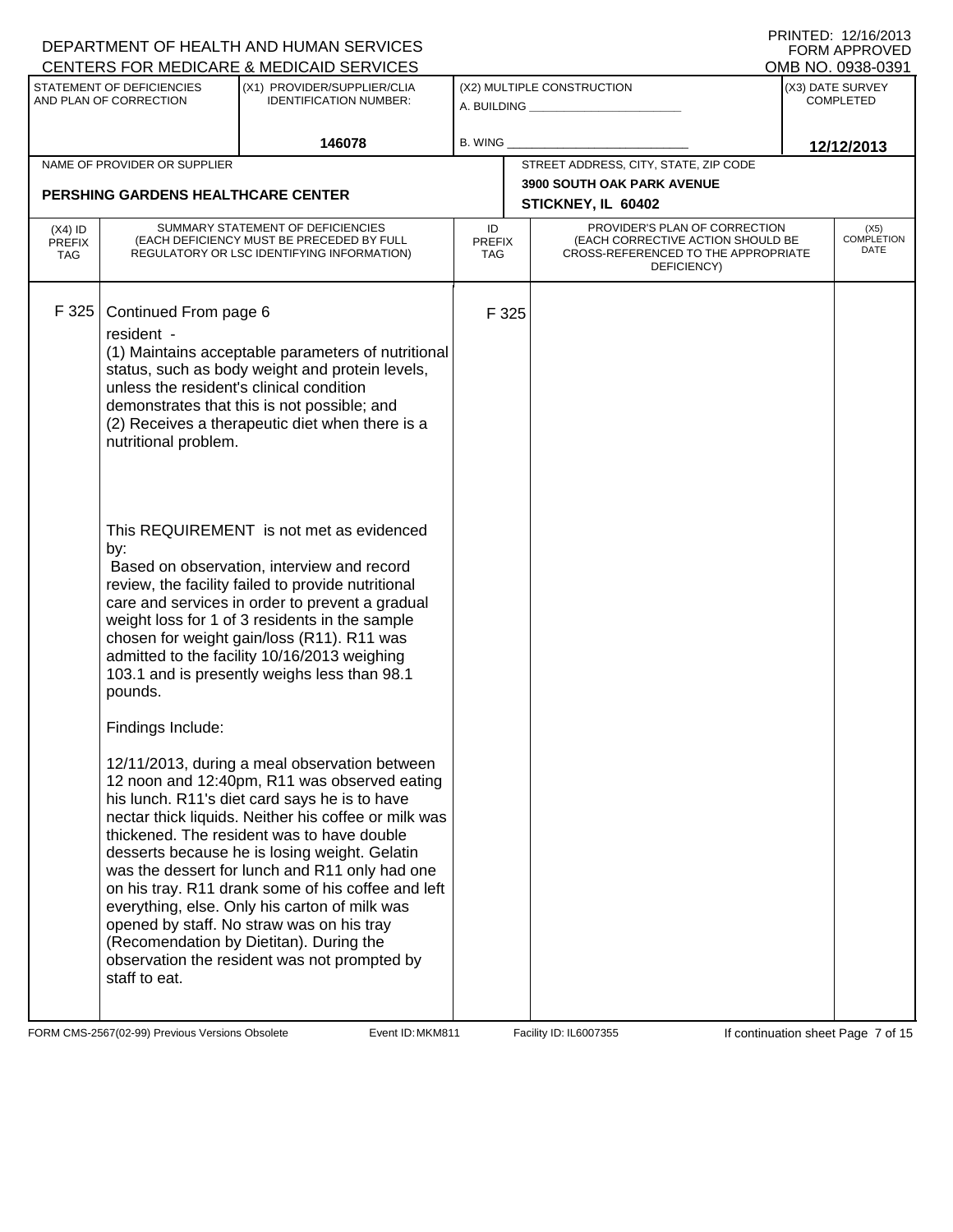|                                          |                                                                                                                                                      | DEPARTMENT OF HEALTH AND HUMAN SERVICES<br>CENTERS FOR MEDICARE & MEDICAID SERVICES                                                                                                                                                                                                                                                                                                                                                                                                                                                                                                                                                                                                                                                                                                                                                                                                                                                                                                                                                                                                                                                                                                                                                                                                                                                                                                                                                                                                                         |                            |                                                                                                                          | FNINIEU. IZIUZUIJ<br><b>FORM APPROVED</b><br>OMB NO. 0938-0391 |
|------------------------------------------|------------------------------------------------------------------------------------------------------------------------------------------------------|-------------------------------------------------------------------------------------------------------------------------------------------------------------------------------------------------------------------------------------------------------------------------------------------------------------------------------------------------------------------------------------------------------------------------------------------------------------------------------------------------------------------------------------------------------------------------------------------------------------------------------------------------------------------------------------------------------------------------------------------------------------------------------------------------------------------------------------------------------------------------------------------------------------------------------------------------------------------------------------------------------------------------------------------------------------------------------------------------------------------------------------------------------------------------------------------------------------------------------------------------------------------------------------------------------------------------------------------------------------------------------------------------------------------------------------------------------------------------------------------------------------|----------------------------|--------------------------------------------------------------------------------------------------------------------------|----------------------------------------------------------------|
|                                          | STATEMENT OF DEFICIENCIES<br>AND PLAN OF CORRECTION                                                                                                  | (X1) PROVIDER/SUPPLIER/CLIA<br><b>IDENTIFICATION NUMBER:</b>                                                                                                                                                                                                                                                                                                                                                                                                                                                                                                                                                                                                                                                                                                                                                                                                                                                                                                                                                                                                                                                                                                                                                                                                                                                                                                                                                                                                                                                |                            | (X2) MULTIPLE CONSTRUCTION<br>A. BUILDING <b>A.</b> BUILDING                                                             | (X3) DATE SURVEY<br><b>COMPLETED</b>                           |
|                                          |                                                                                                                                                      | 146078                                                                                                                                                                                                                                                                                                                                                                                                                                                                                                                                                                                                                                                                                                                                                                                                                                                                                                                                                                                                                                                                                                                                                                                                                                                                                                                                                                                                                                                                                                      | <b>B. WING</b>             |                                                                                                                          | 12/12/2013                                                     |
|                                          | NAME OF PROVIDER OR SUPPLIER                                                                                                                         |                                                                                                                                                                                                                                                                                                                                                                                                                                                                                                                                                                                                                                                                                                                                                                                                                                                                                                                                                                                                                                                                                                                                                                                                                                                                                                                                                                                                                                                                                                             |                            | STREET ADDRESS, CITY, STATE, ZIP CODE                                                                                    |                                                                |
|                                          | <b>PERSHING GARDENS HEALTHCARE CENTER</b>                                                                                                            |                                                                                                                                                                                                                                                                                                                                                                                                                                                                                                                                                                                                                                                                                                                                                                                                                                                                                                                                                                                                                                                                                                                                                                                                                                                                                                                                                                                                                                                                                                             |                            | <b>3900 SOUTH OAK PARK AVENUE</b><br>STICKNEY, IL 60402                                                                  |                                                                |
| $(X4)$ ID<br><b>PREFIX</b><br><b>TAG</b> |                                                                                                                                                      | SUMMARY STATEMENT OF DEFICIENCIES<br>(EACH DEFICIENCY MUST BE PRECEDED BY FULL<br>REGULATORY OR LSC IDENTIFYING INFORMATION)                                                                                                                                                                                                                                                                                                                                                                                                                                                                                                                                                                                                                                                                                                                                                                                                                                                                                                                                                                                                                                                                                                                                                                                                                                                                                                                                                                                | ID<br><b>PREFIX</b><br>TAG | PROVIDER'S PLAN OF CORRECTION<br>(EACH CORRECTIVE ACTION SHOULD BE<br>CROSS-REFERENCED TO THE APPROPRIATE<br>DEFICIENCY) | (X5)<br><b>COMPLETION</b><br>DATE                              |
| F 325<br>F 328<br>$SS=D$                 | Continued From page 7<br>12/9/2013 concerning his weight loss.<br><b>NEEDS</b><br>special services:<br>Injections;<br>Parenteral and enteral fluids; | R11 was admitted to the facility 10/16/2013. R11<br>has a diagnosis of Simple Schizophrenia,<br>Convulsions, Unspecified Hyperthyroidism,<br>Presyopia and Peptic Ulcer. His admitting weight<br>was 103.1 pounds. 11/4/2013, R11 weighed<br>100.9 pounds. 12/5/2013, R11 weighed 98.7<br>pounds. 12/12/2013, at 10:30am, R11 was<br>weighed in his wheelchair with a pillowcase<br>containing personal item. E5 (LPN) and E7<br>(MDS/Restorative Nurse), tried to take the<br>pillowcase away from the resident before<br>weighing him. R11 became agitated. He was<br>weighed with the pillowcase. The total weight<br>was 134.5 pounds. Subtracting the Tare weight<br>of the wheelchair, the weight was 98.1 pounds.<br>E5, E7 and E8 (CNA) stated that they had no<br>Tare weight for the pillowcase full of personal<br>items. E8 is one of the CNAs that generally<br>weighs the residents. E8 stated that R11's<br>previous weights are without the pillowcase. "I<br>have never weighed the pillowcase for a Tare<br>weight. R11 never has the same items in the<br>pillowcase." Therefore, 12/12/2013 R11 weigh<br>less than 98.1 pounds when he was weighed.<br>Per record review, there was one documented<br>intervention dated 12/7/2013 by E2 (DON). 2<br>puddings were added between meals. The<br>facility's Dietitian did not make a note until<br>483.25(k) TREATMENT/CARE FOR SPECIAL<br>The facility must ensure that residents receive<br>proper treatment and care for the following | F 325<br>F 328             |                                                                                                                          |                                                                |

FORM CMS-2567(02-99) Previous Versions Obsolete **MKM811** Event ID: MKM811 Facility ID: IL6007355 If continuation sheet Page 8 of 15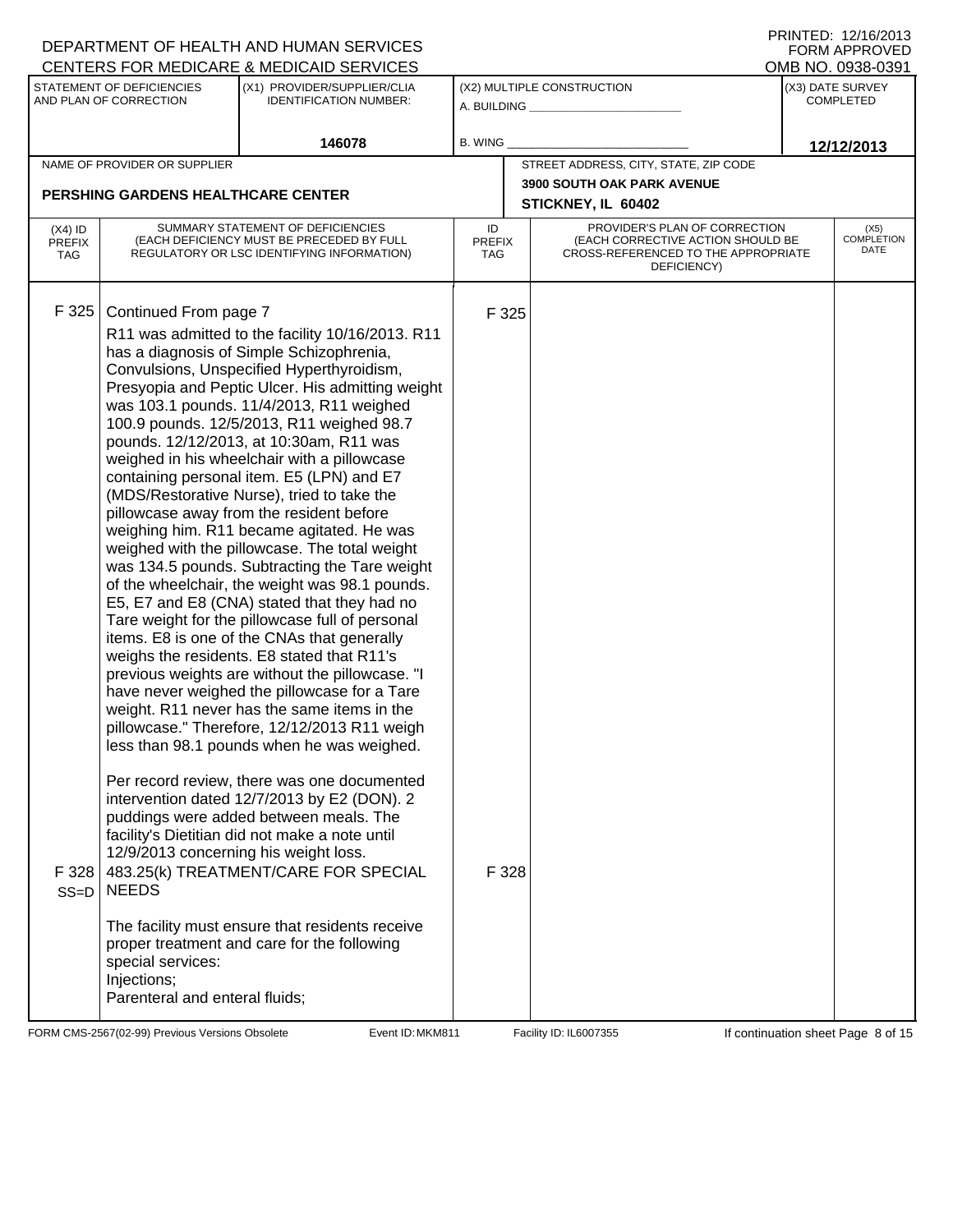|                                          |                                                                                                                                                                                                                                                                | DEPARTMENT OF HEALTH AND HUMAN SERVICES                                                                                                                                                                                                                                                                                                                                                                                                                                                                                                                                                                                                                                                                                                                                                                                                                                                                                                                                                                                                                                                                                                                                                                  |                            |                                                                                                                          |                                      | FNINIED. IZIUZUIJ<br><b>FORM APPROVED</b> |
|------------------------------------------|----------------------------------------------------------------------------------------------------------------------------------------------------------------------------------------------------------------------------------------------------------------|----------------------------------------------------------------------------------------------------------------------------------------------------------------------------------------------------------------------------------------------------------------------------------------------------------------------------------------------------------------------------------------------------------------------------------------------------------------------------------------------------------------------------------------------------------------------------------------------------------------------------------------------------------------------------------------------------------------------------------------------------------------------------------------------------------------------------------------------------------------------------------------------------------------------------------------------------------------------------------------------------------------------------------------------------------------------------------------------------------------------------------------------------------------------------------------------------------|----------------------------|--------------------------------------------------------------------------------------------------------------------------|--------------------------------------|-------------------------------------------|
|                                          |                                                                                                                                                                                                                                                                | CENTERS FOR MEDICARE & MEDICAID SERVICES                                                                                                                                                                                                                                                                                                                                                                                                                                                                                                                                                                                                                                                                                                                                                                                                                                                                                                                                                                                                                                                                                                                                                                 |                            |                                                                                                                          |                                      | OMB NO. 0938-0391                         |
|                                          | STATEMENT OF DEFICIENCIES<br>AND PLAN OF CORRECTION                                                                                                                                                                                                            | (X1) PROVIDER/SUPPLIER/CLIA<br><b>IDENTIFICATION NUMBER:</b>                                                                                                                                                                                                                                                                                                                                                                                                                                                                                                                                                                                                                                                                                                                                                                                                                                                                                                                                                                                                                                                                                                                                             |                            | (X2) MULTIPLE CONSTRUCTION<br>A. BUILDING <b>A.</b> BUILDING                                                             | (X3) DATE SURVEY<br><b>COMPLETED</b> |                                           |
|                                          |                                                                                                                                                                                                                                                                | 146078                                                                                                                                                                                                                                                                                                                                                                                                                                                                                                                                                                                                                                                                                                                                                                                                                                                                                                                                                                                                                                                                                                                                                                                                   | <b>B. WING</b>             |                                                                                                                          |                                      | 12/12/2013                                |
|                                          | NAME OF PROVIDER OR SUPPLIER                                                                                                                                                                                                                                   |                                                                                                                                                                                                                                                                                                                                                                                                                                                                                                                                                                                                                                                                                                                                                                                                                                                                                                                                                                                                                                                                                                                                                                                                          |                            | STREET ADDRESS, CITY, STATE, ZIP CODE                                                                                    |                                      |                                           |
|                                          | <b>PERSHING GARDENS HEALTHCARE CENTER</b>                                                                                                                                                                                                                      |                                                                                                                                                                                                                                                                                                                                                                                                                                                                                                                                                                                                                                                                                                                                                                                                                                                                                                                                                                                                                                                                                                                                                                                                          |                            | <b>3900 SOUTH OAK PARK AVENUE</b>                                                                                        |                                      |                                           |
|                                          |                                                                                                                                                                                                                                                                |                                                                                                                                                                                                                                                                                                                                                                                                                                                                                                                                                                                                                                                                                                                                                                                                                                                                                                                                                                                                                                                                                                                                                                                                          |                            | STICKNEY, IL 60402                                                                                                       |                                      |                                           |
| $(X4)$ ID<br><b>PREFIX</b><br><b>TAG</b> |                                                                                                                                                                                                                                                                | SUMMARY STATEMENT OF DEFICIENCIES<br>(EACH DEFICIENCY MUST BE PRECEDED BY FULL<br>REGULATORY OR LSC IDENTIFYING INFORMATION)                                                                                                                                                                                                                                                                                                                                                                                                                                                                                                                                                                                                                                                                                                                                                                                                                                                                                                                                                                                                                                                                             | ID<br><b>PREFIX</b><br>TAG | PROVIDER'S PLAN OF CORRECTION<br>(EACH CORRECTIVE ACTION SHOULD BE<br>CROSS-REFERENCED TO THE APPROPRIATE<br>DEFICIENCY) |                                      | (X5)<br><b>COMPLETION</b><br>DATE         |
| F 328                                    | Continued From page 8<br>Tracheostomy care;<br>Tracheal suctioning;<br>Respiratory care;<br>Foot care; and<br>Prostheses.<br>by:<br>services in a sample of 21.<br>Findings include:<br>frequency.<br>sound or need for suctioning.<br>machine at the bedside. | Colostomy, ureterostomy, or ileostomy care;<br>This REQUIREMENT is not met as evidenced<br>Based on observation, interview and record<br>review, the facility failed to suction one resident<br>(R2) out of 4 residents reviewed for special<br>R2 is an 80 year old resident admitted to the<br>facility on 11/18/13 with the following diagnoses:<br>spinal stenosis, arthritis, dementia, chronic<br>obstructive airway, hypertension and urinary<br>On 12/10/13, R2 was observed at 12:45pm,<br>12:50pm, 1:50pm and 2p with audible gurgling<br>noise from his mouth and unable to cough. On<br>12/10/13 at 12:50pm, E4 asked R2 "Are you ok?"<br>There was no response from R2. E4 did not get<br>help from the nurse to assess R2's gurgling<br>On 12/10/13 at 1:50pm and 2p, R2 was observed<br>to have audible gurgling sounds from his mouth.<br>E6 was present in R2's room on 12/10/13 at 2p.<br>When E6 was interviewed regarding whether R2<br>should be suctioned, E6 stated yes that R2 is<br>suctioned as needed. R2 was not suctioned on<br>12/10/13 at 12:45pm, 12:50pm, 1:50p or 2p. On<br>12/1013 at 2p, R2's room did not have a suction<br>R2's POS (Physician Order Sheet) states | F 328                      |                                                                                                                          |                                      |                                           |

FORM CMS-2567(02-99) Previous Versions Obsolete **MKM811** Event ID: MKM811 Facility ID: IL6007355 If continuation sheet Page 9 of 15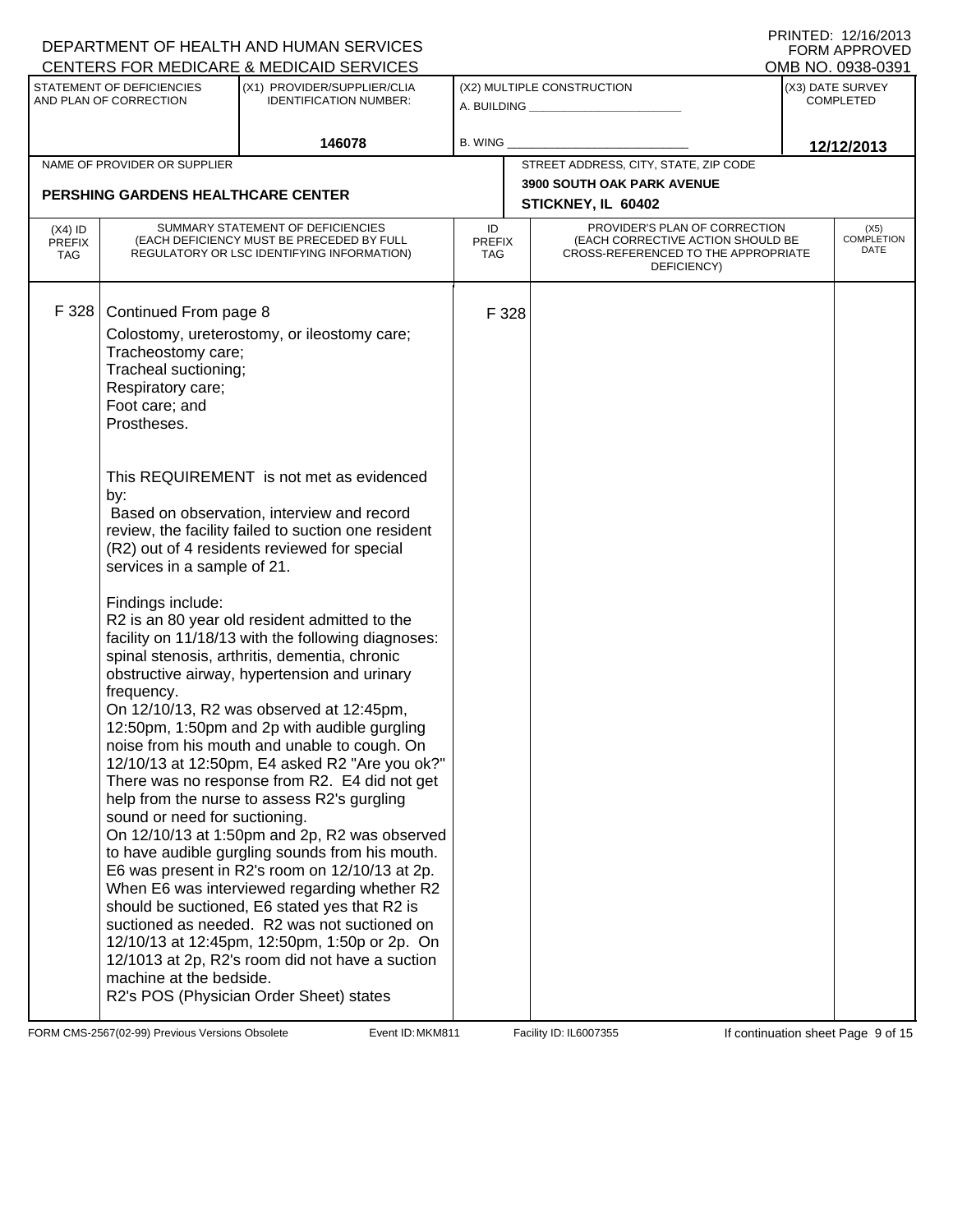|                                          |                                                             | DEPARTMENT OF HEALTH AND HUMAN SERVICES<br>CENTERS FOR MEDICARE & MEDICAID SERVICES                                                                                                                                                                                                                                                                                                                                                      |                            |                                                                                                                          | FNINIEU. IZIIUZUIJ<br><b>FORM APPROVED</b><br>OMB NO. 0938-0391 |
|------------------------------------------|-------------------------------------------------------------|------------------------------------------------------------------------------------------------------------------------------------------------------------------------------------------------------------------------------------------------------------------------------------------------------------------------------------------------------------------------------------------------------------------------------------------|----------------------------|--------------------------------------------------------------------------------------------------------------------------|-----------------------------------------------------------------|
|                                          | STATEMENT OF DEFICIENCIES<br>AND PLAN OF CORRECTION         | (X1) PROVIDER/SUPPLIER/CLIA<br><b>IDENTIFICATION NUMBER:</b>                                                                                                                                                                                                                                                                                                                                                                             |                            | (X2) MULTIPLE CONSTRUCTION<br>A. BUILDING <b>A.</b> BUILDING                                                             | (X3) DATE SURVEY<br><b>COMPLETED</b>                            |
|                                          |                                                             | 146078                                                                                                                                                                                                                                                                                                                                                                                                                                   | <b>B. WING</b>             |                                                                                                                          | 12/12/2013                                                      |
|                                          | NAME OF PROVIDER OR SUPPLIER                                |                                                                                                                                                                                                                                                                                                                                                                                                                                          |                            | STREET ADDRESS, CITY, STATE, ZIP CODE                                                                                    |                                                                 |
|                                          | <b>PERSHING GARDENS HEALTHCARE CENTER</b>                   |                                                                                                                                                                                                                                                                                                                                                                                                                                          |                            | <b>3900 SOUTH OAK PARK AVENUE</b><br>STICKNEY, IL 60402                                                                  |                                                                 |
| $(X4)$ ID<br><b>PREFIX</b><br><b>TAG</b> |                                                             | SUMMARY STATEMENT OF DEFICIENCIES<br>(EACH DEFICIENCY MUST BE PRECEDED BY FULL<br>REGULATORY OR LSC IDENTIFYING INFORMATION)                                                                                                                                                                                                                                                                                                             | ID<br><b>PREFIX</b><br>TAG | PROVIDER'S PLAN OF CORRECTION<br>(EACH CORRECTIVE ACTION SHOULD BE<br>CROSS-REFERENCED TO THE APPROPRIATE<br>DEFICIENCY) | (X5)<br><b>COMPLETION</b><br>DATE                               |
| F 328                                    | Continued From page 9<br>"Suction q shift prn (as needed)." | On 12/10/13 at 5:34pm, the clinical record states<br>that Z1 called facility and verified only to suction<br>resident if unable to cough or clear airway.                                                                                                                                                                                                                                                                                | F 328                      |                                                                                                                          |                                                                 |
| F 332<br>$SS=D$                          | oxygen."<br>RATES OF 5% OR MORE                             | R2's care plan proble dated 10/25/13 states<br>"Ineffective airway clearance requiring the use of<br>The facility's policy for Suctioning-Oral/Nasal<br>states that "Suctioning will be done when<br>required by nursing or respiratory staff."<br>483.25(m)(1) FREE OF MEDICATION ERROR                                                                                                                                                 | F 332                      |                                                                                                                          |                                                                 |
|                                          |                                                             | The facility must ensure that it is free of<br>medication error rates of five percent or greater.                                                                                                                                                                                                                                                                                                                                        |                            |                                                                                                                          |                                                                 |
|                                          | by:                                                         | This REQUIREMENT is not met as evidenced<br>Based on observations and interviews, the<br>facility failed to ensure that it's free from<br>medication error rates of 5% or greater during<br>medication pass observation. There were 2<br>medication error out of 39 opportunities that<br>resulted in a 5.2% medication error rate, which<br>affected 1 residents (R11) inside the sample of<br>11 and (R12) in the supplemental sample. |                            |                                                                                                                          |                                                                 |
|                                          | Findings include:                                           |                                                                                                                                                                                                                                                                                                                                                                                                                                          |                            |                                                                                                                          |                                                                 |
|                                          | puff; inhalation twice a day.                               | R12's Physician's Order Sheet (POS) dated<br>December 2013 indicated; Advair Diskus disk<br>with device; 250-50 micrograms(mcg)/dose; 1                                                                                                                                                                                                                                                                                                  |                            |                                                                                                                          |                                                                 |
|                                          |                                                             | On 12/11/13, at around 9:35 AM, E6 (Nurse)                                                                                                                                                                                                                                                                                                                                                                                               |                            |                                                                                                                          |                                                                 |

FORM CMS-2567(02-99) Previous Versions Obsolete Event ID: MKM811 Facility ID: IL6007355 If continuation sheet Page 10 of 15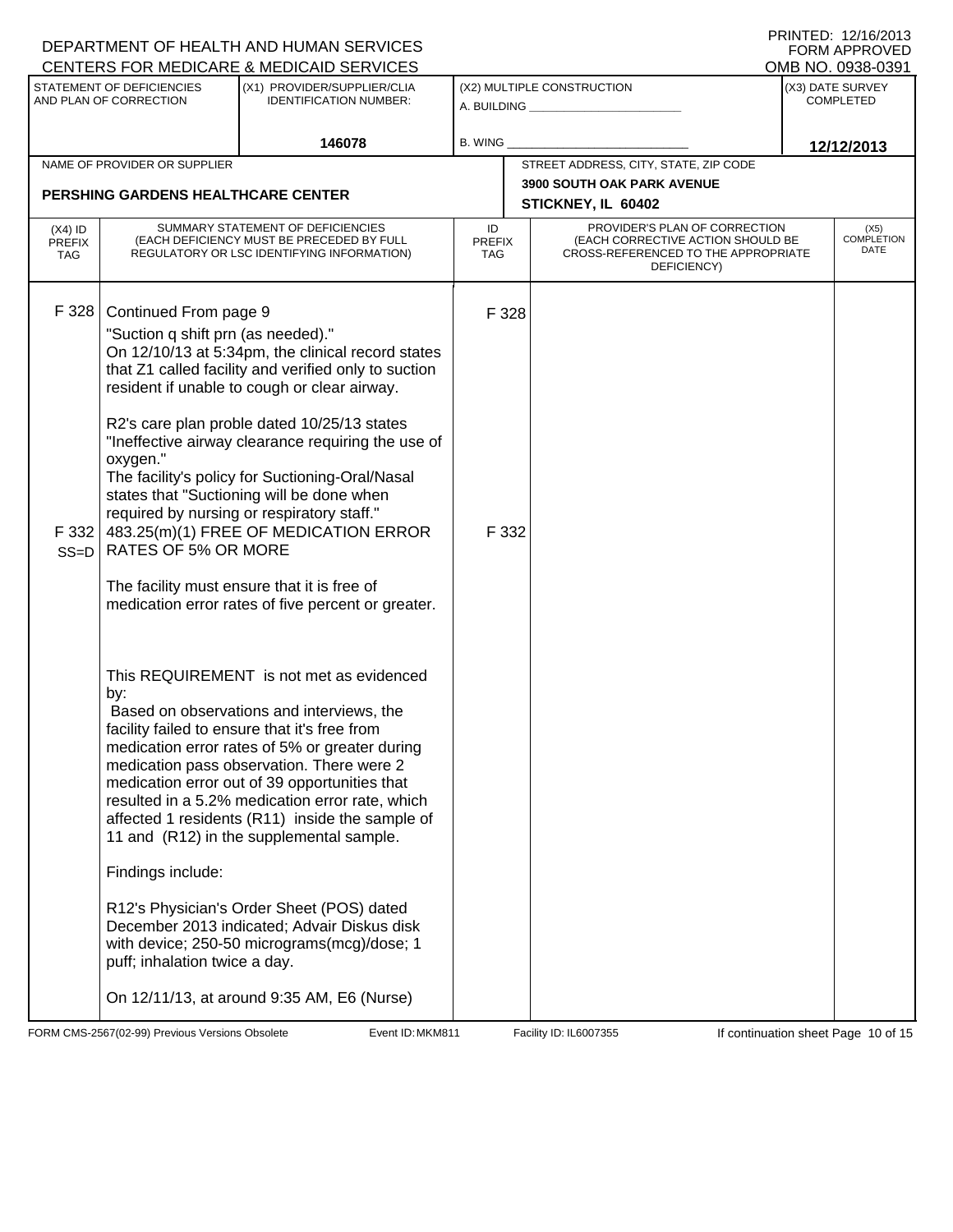|                                          |                                                                                                                                                                                                                 | DEPARTMENT OF HEALTH AND HUMAN SERVICES                                                                                                                                                                                                                                                                                                                                                                                                                                                                                                                                                                                                                                                                                                                                                                                                                                                                                                                                                                                                                                                                                                                                                                                                                                      |                            |                                                                                                                          | FNINIED. IZIUZUIJ<br><b>FORM APPROVED</b> |
|------------------------------------------|-----------------------------------------------------------------------------------------------------------------------------------------------------------------------------------------------------------------|------------------------------------------------------------------------------------------------------------------------------------------------------------------------------------------------------------------------------------------------------------------------------------------------------------------------------------------------------------------------------------------------------------------------------------------------------------------------------------------------------------------------------------------------------------------------------------------------------------------------------------------------------------------------------------------------------------------------------------------------------------------------------------------------------------------------------------------------------------------------------------------------------------------------------------------------------------------------------------------------------------------------------------------------------------------------------------------------------------------------------------------------------------------------------------------------------------------------------------------------------------------------------|----------------------------|--------------------------------------------------------------------------------------------------------------------------|-------------------------------------------|
|                                          |                                                                                                                                                                                                                 | CENTERS FOR MEDICARE & MEDICAID SERVICES                                                                                                                                                                                                                                                                                                                                                                                                                                                                                                                                                                                                                                                                                                                                                                                                                                                                                                                                                                                                                                                                                                                                                                                                                                     |                            |                                                                                                                          | OMB NO. 0938-0391                         |
|                                          | STATEMENT OF DEFICIENCIES<br>AND PLAN OF CORRECTION                                                                                                                                                             | (X1) PROVIDER/SUPPLIER/CLIA<br><b>IDENTIFICATION NUMBER:</b>                                                                                                                                                                                                                                                                                                                                                                                                                                                                                                                                                                                                                                                                                                                                                                                                                                                                                                                                                                                                                                                                                                                                                                                                                 |                            | (X2) MULTIPLE CONSTRUCTION<br>A. BUILDING <b>A.</b> BUILDING                                                             | (X3) DATE SURVEY<br><b>COMPLETED</b>      |
|                                          |                                                                                                                                                                                                                 | 146078                                                                                                                                                                                                                                                                                                                                                                                                                                                                                                                                                                                                                                                                                                                                                                                                                                                                                                                                                                                                                                                                                                                                                                                                                                                                       | <b>B. WING</b>             |                                                                                                                          | 12/12/2013                                |
|                                          | NAME OF PROVIDER OR SUPPLIER                                                                                                                                                                                    |                                                                                                                                                                                                                                                                                                                                                                                                                                                                                                                                                                                                                                                                                                                                                                                                                                                                                                                                                                                                                                                                                                                                                                                                                                                                              |                            | STREET ADDRESS, CITY, STATE, ZIP CODE                                                                                    |                                           |
|                                          | PERSHING GARDENS HEALTHCARE CENTER                                                                                                                                                                              |                                                                                                                                                                                                                                                                                                                                                                                                                                                                                                                                                                                                                                                                                                                                                                                                                                                                                                                                                                                                                                                                                                                                                                                                                                                                              |                            | <b>3900 SOUTH OAK PARK AVENUE</b>                                                                                        |                                           |
|                                          |                                                                                                                                                                                                                 |                                                                                                                                                                                                                                                                                                                                                                                                                                                                                                                                                                                                                                                                                                                                                                                                                                                                                                                                                                                                                                                                                                                                                                                                                                                                              |                            | STICKNEY, IL 60402                                                                                                       |                                           |
| $(X4)$ ID<br><b>PREFIX</b><br><b>TAG</b> |                                                                                                                                                                                                                 | SUMMARY STATEMENT OF DEFICIENCIES<br>(EACH DEFICIENCY MUST BE PRECEDED BY FULL<br>REGULATORY OR LSC IDENTIFYING INFORMATION)                                                                                                                                                                                                                                                                                                                                                                                                                                                                                                                                                                                                                                                                                                                                                                                                                                                                                                                                                                                                                                                                                                                                                 | ID<br><b>PREFIX</b><br>TAG | PROVIDER'S PLAN OF CORRECTION<br>(EACH CORRECTIVE ACTION SHOULD BE<br>CROSS-REFERENCED TO THE APPROPRIATE<br>DEFICIENCY) | (X5)<br><b>COMPLETION</b><br>DATE         |
| F 332                                    | Continued From page 10<br>the inhalation.<br>should have shaken that, I forgot."<br>every 6 hours.<br>forgot, I was nervous."<br>Metered-Dose (MDI) in part indicated:<br>Procedure:<br>canister several times. | gave all the oral medications first to R12. After<br>R12 swallowed the medications, E6 then gave<br>the Advair 250-50 1 puff. E6 did not shake the<br>inhaler before the inhalation and R12 was not<br>given water and instructions to rinse mouth after<br>On 12/11/13 at around 10:45 AM, E6 stated, "I<br>R11's POS dated December 2013 indicated;<br>Atrovent HFA (Ipratropium Bromide) aerosol<br>inhaler; 17 mcg/actuation; 2 puffs inhalation<br>On 12/11/13 at around 10:35 AM, E5 (Nurse)<br>administered Atrovent HFA inhaler 2 puffs. E5<br>did not shake the inhaler before administering to<br>R11. After the administration of this medication,<br>E5 stated after inquiry about the procedure<br>before administering this medication, "I should<br>have shaken that before I gave it to R11, I totally<br>Facility's Policy and Procedure for Inhaler<br>Policy: To deliver pre-measured dose of<br>medication to the bronchial airways and lungs.<br>- Assemble medication canister, inhalation<br>mouthpiece, and spacer device if needed. Attach<br>the medication canister to the inhaler mouthpiece<br>(if not already done) by inserting the metal stem<br>into the long end of the mouthpiece. Shake<br>- Wash hands and clean mouthpiece. If steroid | F 332                      |                                                                                                                          |                                           |
|                                          |                                                                                                                                                                                                                 |                                                                                                                                                                                                                                                                                                                                                                                                                                                                                                                                                                                                                                                                                                                                                                                                                                                                                                                                                                                                                                                                                                                                                                                                                                                                              |                            |                                                                                                                          |                                           |

FORM CMS-2567(02-99) Previous Versions Obsolete **MKM811** Event ID: MKM811 Facility ID: IL6007355 If continuation sheet Page 11 of 15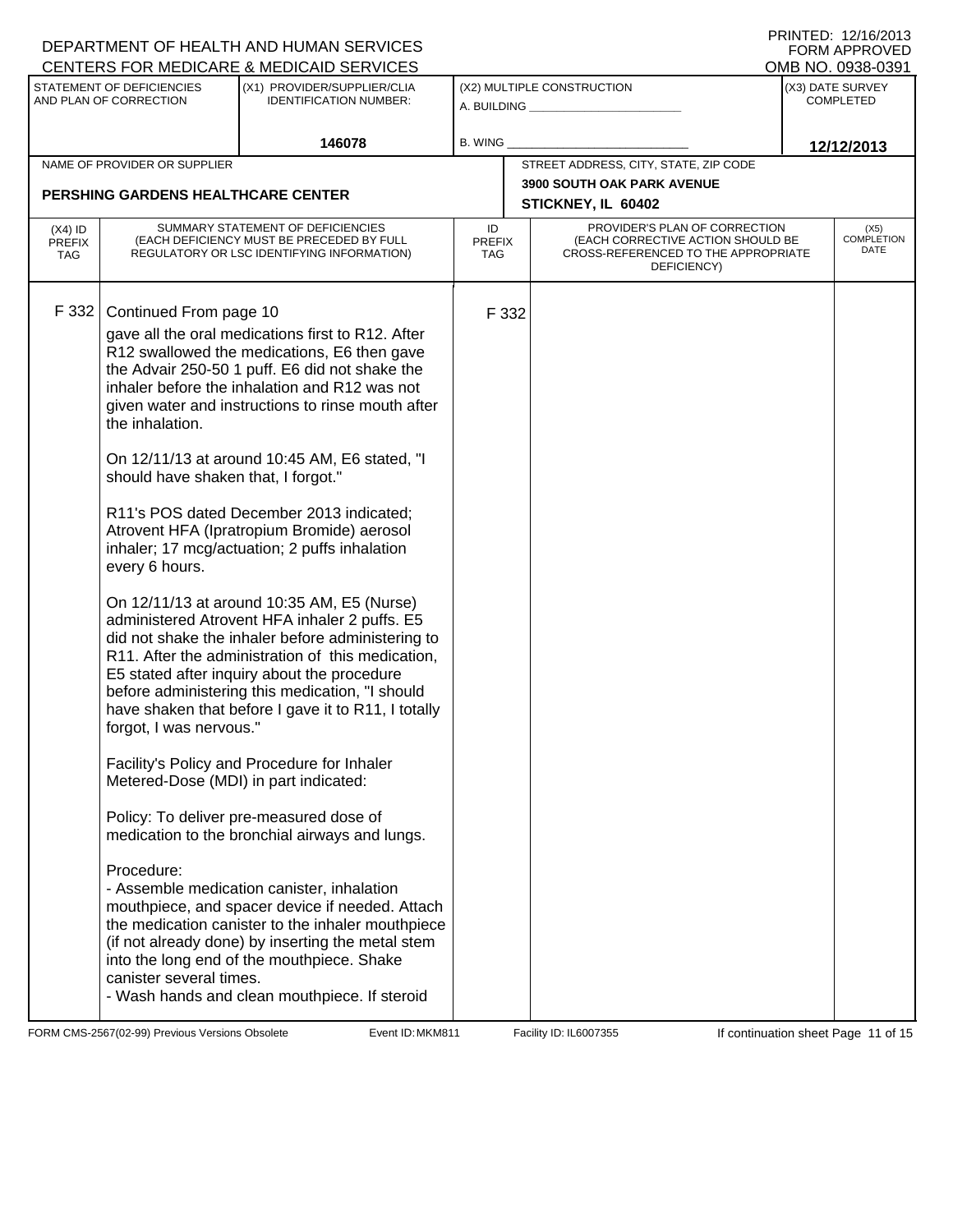|                                          |                                                                                                                                                                                                    | DEPARTMENT OF HEALTH AND HUMAN SERVICES<br>CENTERS FOR MEDICARE & MEDICAID SERVICES                                                                                                                                                                                                                                                                                                                                                                                                                                                                                                                                                                                                                                                                                                                                                                                                                                                                                                                                                                                                                                                                                 |                            |                                                                                                                          | FNINIEU. IZHUZUIJ<br>FORM APPROVED<br>OMB NO. 0938-0391 |
|------------------------------------------|----------------------------------------------------------------------------------------------------------------------------------------------------------------------------------------------------|---------------------------------------------------------------------------------------------------------------------------------------------------------------------------------------------------------------------------------------------------------------------------------------------------------------------------------------------------------------------------------------------------------------------------------------------------------------------------------------------------------------------------------------------------------------------------------------------------------------------------------------------------------------------------------------------------------------------------------------------------------------------------------------------------------------------------------------------------------------------------------------------------------------------------------------------------------------------------------------------------------------------------------------------------------------------------------------------------------------------------------------------------------------------|----------------------------|--------------------------------------------------------------------------------------------------------------------------|---------------------------------------------------------|
|                                          | STATEMENT OF DEFICIENCIES<br>AND PLAN OF CORRECTION                                                                                                                                                | (X1) PROVIDER/SUPPLIER/CLIA<br><b>IDENTIFICATION NUMBER:</b>                                                                                                                                                                                                                                                                                                                                                                                                                                                                                                                                                                                                                                                                                                                                                                                                                                                                                                                                                                                                                                                                                                        |                            | (X2) MULTIPLE CONSTRUCTION<br>A. BUILDING <b>A.</b> BUILDING                                                             | (X3) DATE SURVEY<br><b>COMPLETED</b>                    |
|                                          |                                                                                                                                                                                                    | 146078                                                                                                                                                                                                                                                                                                                                                                                                                                                                                                                                                                                                                                                                                                                                                                                                                                                                                                                                                                                                                                                                                                                                                              | <b>B. WING</b>             |                                                                                                                          | 12/12/2013                                              |
|                                          | NAME OF PROVIDER OR SUPPLIER                                                                                                                                                                       |                                                                                                                                                                                                                                                                                                                                                                                                                                                                                                                                                                                                                                                                                                                                                                                                                                                                                                                                                                                                                                                                                                                                                                     |                            | STREET ADDRESS, CITY, STATE, ZIP CODE                                                                                    |                                                         |
|                                          | <b>PERSHING GARDENS HEALTHCARE CENTER</b>                                                                                                                                                          |                                                                                                                                                                                                                                                                                                                                                                                                                                                                                                                                                                                                                                                                                                                                                                                                                                                                                                                                                                                                                                                                                                                                                                     |                            | <b>3900 SOUTH OAK PARK AVENUE</b><br>STICKNEY, IL 60402                                                                  |                                                         |
| $(X4)$ ID<br><b>PREFIX</b><br><b>TAG</b> |                                                                                                                                                                                                    | SUMMARY STATEMENT OF DEFICIENCIES<br>(EACH DEFICIENCY MUST BE PRECEDED BY FULL<br>REGULATORY OR LSC IDENTIFYING INFORMATION)                                                                                                                                                                                                                                                                                                                                                                                                                                                                                                                                                                                                                                                                                                                                                                                                                                                                                                                                                                                                                                        | ID<br><b>PREFIX</b><br>TAG | PROVIDER'S PLAN OF CORRECTION<br>(EACH CORRECTIVE ACTION SHOULD BE<br>CROSS-REFERENCED TO THE APPROPRIATE<br>DEFICIENCY) | (X5)<br><b>COMPLETION</b><br>DATE                       |
| F 332<br>F 456<br>$SS = F$               | Continued From page 11<br>able) rinse mouth.<br>OPERATING CONDITION<br>The facility must maintain all essential<br>equipment in safe operating condition.<br>by:<br>elevator.<br>Findings Include: | medication was administered, have resident (if<br>483.70(c)(2) ESSENTIAL EQUIPMENT, SAFE<br>mechanical, electrical, and patient care<br>This REQUIREMENT is not met as evidenced<br>Based on observation, interview and record<br>review, the facility failed to maintain 1 of 1<br>elevators in the facility in good working condition.<br>This failure resulted in R7 not receiving a Xray in<br>a timely manner. Failure to maintain the elevator<br>in good working order has the potential of<br>effecting 12 of 22 residents (R1, R11, R13, R14,<br>R15, R16, R17, R18, R19, R20, R21, R22), who<br>are in wheelchairs and cannot walk down the<br>stairs and maybe become trapped in the<br>11/8/2013, an order for a xray was written for R7.<br>R7 did not receive the Xray until 11/12/2013,<br>because the 2 attempts the facility staff made to<br>have a portable Xray machine brought into the<br>building, the elevator was broken. R7's room was<br>on the 2nd floor. R7 had to be taken out of the<br>building to have the Xray done, 11/12/2013. The<br>resident had been complaining of pain.<br>3 of 3 days of the survey, a sign was posted on | F 332<br>F 456             |                                                                                                                          |                                                         |
|                                          |                                                                                                                                                                                                    | the elevators doors (1st and 2nd floor).                                                                                                                                                                                                                                                                                                                                                                                                                                                                                                                                                                                                                                                                                                                                                                                                                                                                                                                                                                                                                                                                                                                            |                            |                                                                                                                          |                                                         |

FORM CMS-2567(02-99) Previous Versions Obsolete **MEXEL Event ID: MKM811** Facility ID: IL6007355 If continuation sheet Page 12 of 15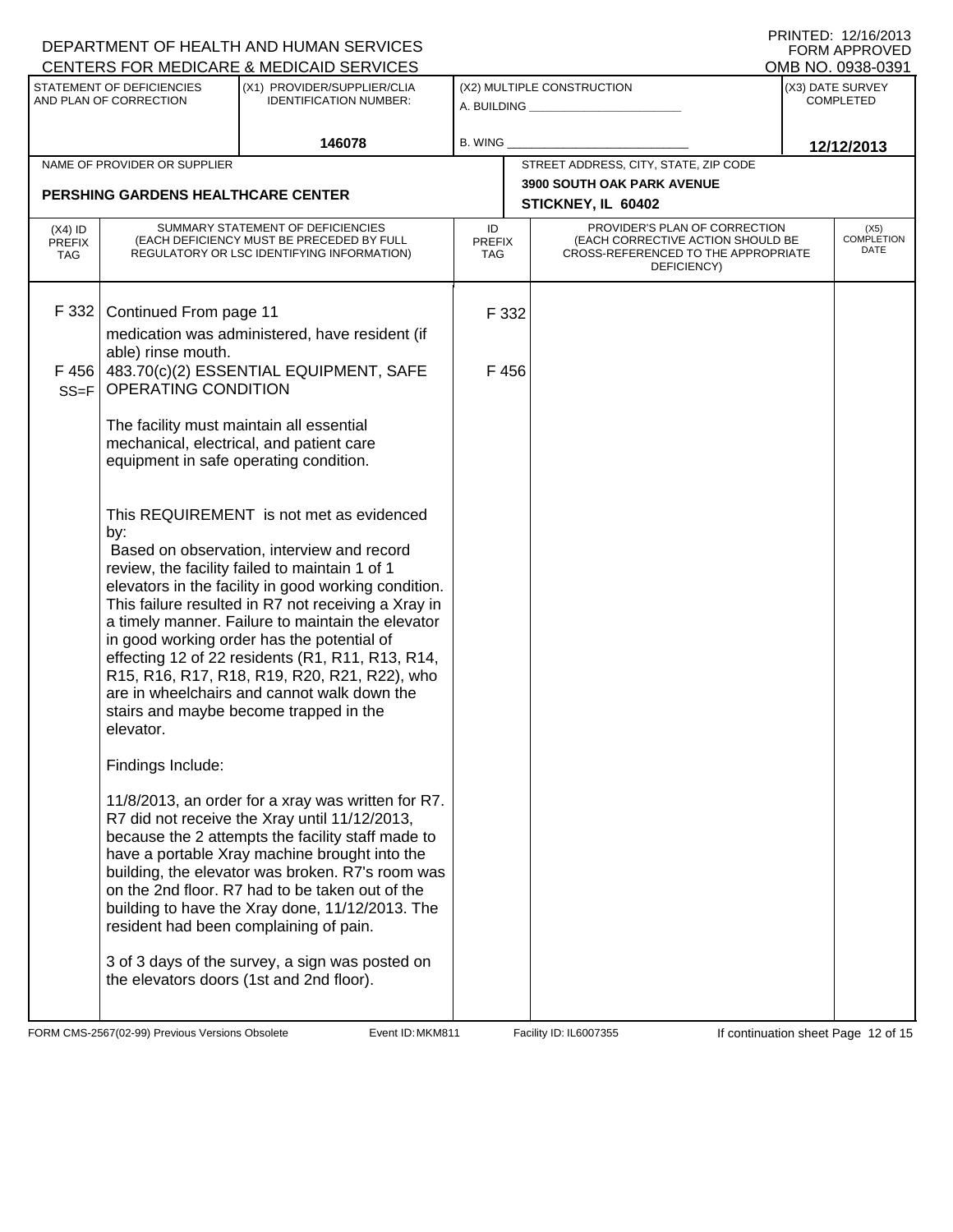| DEPARTMENT OF HEALTH AND HUMAN SERVICES             |                                                                                                                                                                                                                                                                                                                                                                                                                                                                                                                                                                                                                                                                                                                                                                                                                                                                                                                                                       |                                                                                                                                                                                                                                                                                                                                                                                                                                                                                                                                                                                  |                                                              |                                                                                                                          |                                   |                                      | FNINIED. IZIUZUIJ<br><b>FORM APPROVED</b> |  |
|-----------------------------------------------------|-------------------------------------------------------------------------------------------------------------------------------------------------------------------------------------------------------------------------------------------------------------------------------------------------------------------------------------------------------------------------------------------------------------------------------------------------------------------------------------------------------------------------------------------------------------------------------------------------------------------------------------------------------------------------------------------------------------------------------------------------------------------------------------------------------------------------------------------------------------------------------------------------------------------------------------------------------|----------------------------------------------------------------------------------------------------------------------------------------------------------------------------------------------------------------------------------------------------------------------------------------------------------------------------------------------------------------------------------------------------------------------------------------------------------------------------------------------------------------------------------------------------------------------------------|--------------------------------------------------------------|--------------------------------------------------------------------------------------------------------------------------|-----------------------------------|--------------------------------------|-------------------------------------------|--|
| CENTERS FOR MEDICARE & MEDICAID SERVICES            |                                                                                                                                                                                                                                                                                                                                                                                                                                                                                                                                                                                                                                                                                                                                                                                                                                                                                                                                                       |                                                                                                                                                                                                                                                                                                                                                                                                                                                                                                                                                                                  |                                                              |                                                                                                                          |                                   |                                      | OMB NO. 0938-0391                         |  |
| STATEMENT OF DEFICIENCIES<br>AND PLAN OF CORRECTION |                                                                                                                                                                                                                                                                                                                                                                                                                                                                                                                                                                                                                                                                                                                                                                                                                                                                                                                                                       | (X1) PROVIDER/SUPPLIER/CLIA<br><b>IDENTIFICATION NUMBER:</b>                                                                                                                                                                                                                                                                                                                                                                                                                                                                                                                     | (X2) MULTIPLE CONSTRUCTION<br>A. BUILDING <b>A.</b> BUILDING |                                                                                                                          |                                   | (X3) DATE SURVEY<br><b>COMPLETED</b> |                                           |  |
|                                                     |                                                                                                                                                                                                                                                                                                                                                                                                                                                                                                                                                                                                                                                                                                                                                                                                                                                                                                                                                       | 146078                                                                                                                                                                                                                                                                                                                                                                                                                                                                                                                                                                           | <b>B. WING</b>                                               |                                                                                                                          |                                   | 12/12/2013                           |                                           |  |
| NAME OF PROVIDER OR SUPPLIER                        |                                                                                                                                                                                                                                                                                                                                                                                                                                                                                                                                                                                                                                                                                                                                                                                                                                                                                                                                                       |                                                                                                                                                                                                                                                                                                                                                                                                                                                                                                                                                                                  | STREET ADDRESS, CITY, STATE, ZIP CODE                        |                                                                                                                          |                                   |                                      |                                           |  |
|                                                     | PERSHING GARDENS HEALTHCARE CENTER                                                                                                                                                                                                                                                                                                                                                                                                                                                                                                                                                                                                                                                                                                                                                                                                                                                                                                                    |                                                                                                                                                                                                                                                                                                                                                                                                                                                                                                                                                                                  |                                                              |                                                                                                                          | <b>3900 SOUTH OAK PARK AVENUE</b> |                                      |                                           |  |
|                                                     |                                                                                                                                                                                                                                                                                                                                                                                                                                                                                                                                                                                                                                                                                                                                                                                                                                                                                                                                                       |                                                                                                                                                                                                                                                                                                                                                                                                                                                                                                                                                                                  |                                                              |                                                                                                                          | STICKNEY, IL 60402                |                                      |                                           |  |
| $(X4)$ ID<br><b>PREFIX</b><br><b>TAG</b>            | SUMMARY STATEMENT OF DEFICIENCIES<br>(EACH DEFICIENCY MUST BE PRECEDED BY FULL<br>REGULATORY OR LSC IDENTIFYING INFORMATION)                                                                                                                                                                                                                                                                                                                                                                                                                                                                                                                                                                                                                                                                                                                                                                                                                          |                                                                                                                                                                                                                                                                                                                                                                                                                                                                                                                                                                                  | ID<br><b>PREFIX</b><br>TAG                                   | PROVIDER'S PLAN OF CORRECTION<br>(EACH CORRECTIVE ACTION SHOULD BE<br>CROSS-REFERENCED TO THE APPROPRIATE<br>DEFICIENCY) |                                   |                                      | (X5)<br><b>COMPLETION</b><br>DATE         |  |
| F456                                                | Continued From page 12<br>"Attention<br>All residents must be accompanied by Staff at all<br>times when using the elevator. No exceptions."<br>12/12/2013, at approximately 11:55am, in the<br>basement office, E1 (Administrator) was<br>interviewed concerning the sign. E1 stated that<br>the sign was posted approximately 3 weeks ago.<br>One of the reasons that was discovered why the<br>elevator was breaking is that the buttons were<br>being pushed for the floors before the door<br>closed.<br>12/10/2013, at approximately 12:30pm, this<br>surveyor was trapped in the elevator between<br>floors. The door open between floors and the<br>elevator would not move when the door closed.<br>12/10/2013, during a resident interview at<br>approximately 1pm in his 2nd floor room, R8 was<br>asked about the elevator. R8 stated that the<br>elevator is generally broken every other day. "I<br>don't get on it. I take the stairs." |                                                                                                                                                                                                                                                                                                                                                                                                                                                                                                                                                                                  | F 456                                                        |                                                                                                                          |                                   |                                      |                                           |  |
|                                                     | elevator. I never heard back."                                                                                                                                                                                                                                                                                                                                                                                                                                                                                                                                                                                                                                                                                                                                                                                                                                                                                                                        | 12/10/2013. at 1:21pm, Z4 (Elevator Technician)<br>was interviewed by telephone. Z4 is the owner of<br>an elevator repair service, who the facility is<br>currently using to repair the elevator when it<br>breaks down. Z4 stated that the facility does not<br>have any drawings for the elevator which makes<br>it difficult to locate the 'relays' that are broken.<br>The parts needed to fix the elevator are obsolete<br>and no longer manufactured. Z4 was asked if he<br>ever recommended replacing the elevator? "3<br>weeks ago, I gave them a written quote on a new |                                                              |                                                                                                                          |                                   |                                      |                                           |  |

FORM CMS-2567(02-99) Previous Versions Obsolete **MKM811** Event ID: MKM811 Facility ID: IL6007355 If continuation sheet Page 13 of 15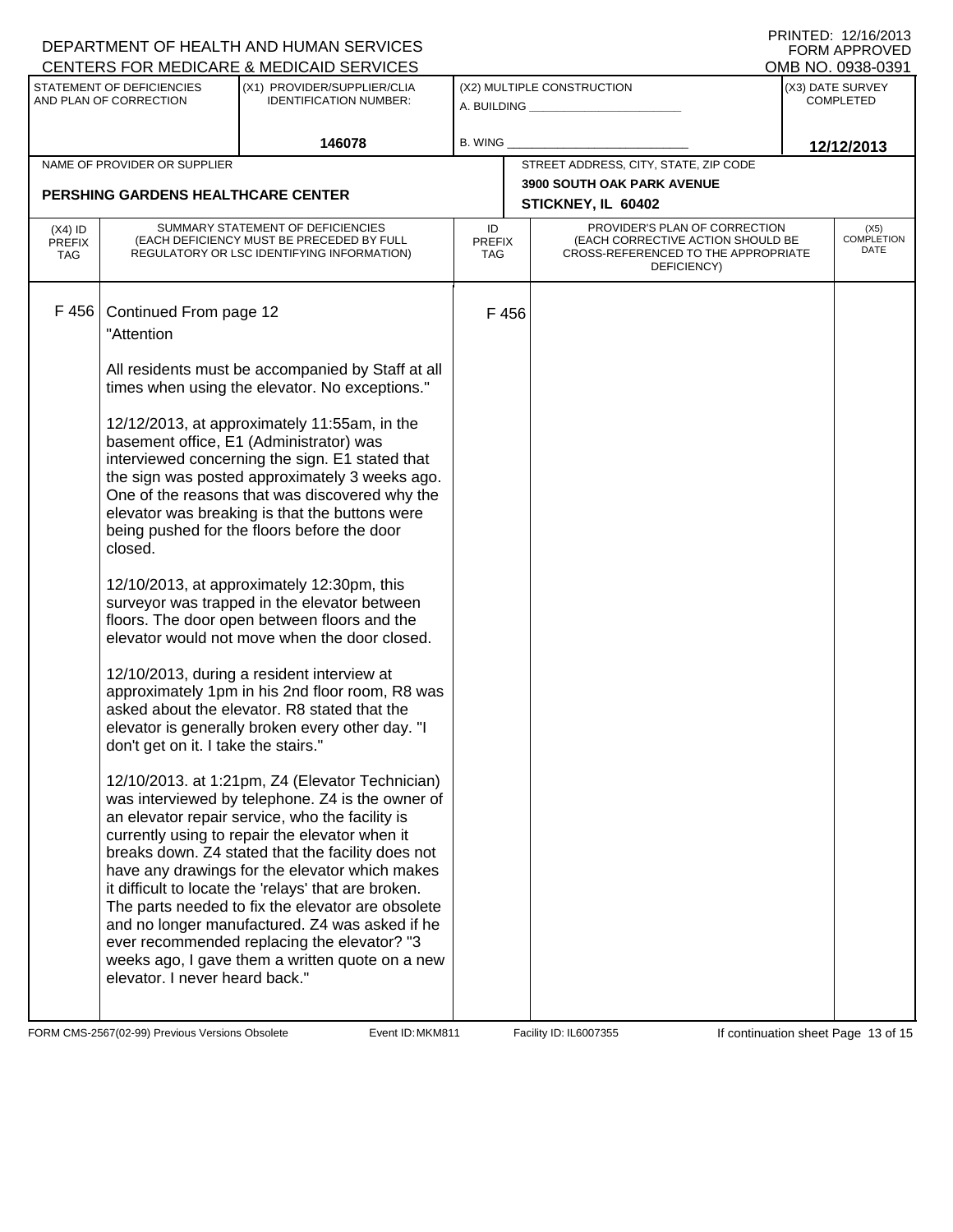|                                                                                                      |                                                                                                                              | DEPARTMENT OF HEALTH AND HUMAN SERVICES                                                                                                                                                                                                                                                                                                                                                                                                                                                                                                                                                                                                                                                                                                                                      | FORM APPROVED<br>OMB NO. 0938-0391                      |                                                                                                                          |                  |                                   |  |
|------------------------------------------------------------------------------------------------------|------------------------------------------------------------------------------------------------------------------------------|------------------------------------------------------------------------------------------------------------------------------------------------------------------------------------------------------------------------------------------------------------------------------------------------------------------------------------------------------------------------------------------------------------------------------------------------------------------------------------------------------------------------------------------------------------------------------------------------------------------------------------------------------------------------------------------------------------------------------------------------------------------------------|---------------------------------------------------------|--------------------------------------------------------------------------------------------------------------------------|------------------|-----------------------------------|--|
| CENTERS FOR MEDICARE & MEDICAID SERVICES<br>STATEMENT OF DEFICIENCIES<br>(X1) PROVIDER/SUPPLIER/CLIA |                                                                                                                              |                                                                                                                                                                                                                                                                                                                                                                                                                                                                                                                                                                                                                                                                                                                                                                              | (X2) MULTIPLE CONSTRUCTION                              |                                                                                                                          |                  | (X3) DATE SURVEY                  |  |
| AND PLAN OF CORRECTION<br><b>IDENTIFICATION NUMBER:</b>                                              |                                                                                                                              | A. BUILDING <u>_____________________</u>                                                                                                                                                                                                                                                                                                                                                                                                                                                                                                                                                                                                                                                                                                                                     |                                                         |                                                                                                                          | <b>COMPLETED</b> |                                   |  |
|                                                                                                      | 146078                                                                                                                       |                                                                                                                                                                                                                                                                                                                                                                                                                                                                                                                                                                                                                                                                                                                                                                              | B. WING                                                 |                                                                                                                          | 12/12/2013       |                                   |  |
|                                                                                                      | NAME OF PROVIDER OR SUPPLIER                                                                                                 |                                                                                                                                                                                                                                                                                                                                                                                                                                                                                                                                                                                                                                                                                                                                                                              |                                                         | STREET ADDRESS, CITY, STATE, ZIP CODE                                                                                    |                  |                                   |  |
| <b>PERSHING GARDENS HEALTHCARE CENTER</b>                                                            |                                                                                                                              |                                                                                                                                                                                                                                                                                                                                                                                                                                                                                                                                                                                                                                                                                                                                                                              | <b>3900 SOUTH OAK PARK AVENUE</b><br>STICKNEY, IL 60402 |                                                                                                                          |                  |                                   |  |
| $(X4)$ ID<br><b>PREFIX</b><br><b>TAG</b>                                                             | SUMMARY STATEMENT OF DEFICIENCIES<br>(EACH DEFICIENCY MUST BE PRECEDED BY FULL<br>REGULATORY OR LSC IDENTIFYING INFORMATION) |                                                                                                                                                                                                                                                                                                                                                                                                                                                                                                                                                                                                                                                                                                                                                                              | ID<br><b>PREFIX</b><br>TAG.                             | PROVIDER'S PLAN OF CORRECTION<br>(EACH CORRECTIVE ACTION SHOULD BE<br>CROSS-REFERENCED TO THE APPROPRIATE<br>DEFICIENCY) |                  | (X5)<br><b>COMPLETION</b><br>DATE |  |
| F 456                                                                                                | Continued From page 13<br>because of the uneven floor?<br>floor and no one stopped him.<br>herself.                          | 12/11/2013, at approximately 12 noon, R9 was<br>observed coming out a Resident Council meeting<br>held on the 2nd floor. R9 has a motorized<br>wheelchair to transport himself. R9 pushed the<br>elevator button. The elevator door opened. The<br>elevator floor was not even with the 2nd floor. R9<br>got on the elevator without being accompanied<br>by staff. R9 was interviewed and asked if he had<br>any trouble getting on and off the elevator<br>He said, "No." Staff was in the hallway on the 2nd<br>12/12/2013, at approximately 11am, R21 was<br>observed getting off the elevator on the 2nd floor.<br>No staff was observed in the elevator car with<br>R21. Staff was in the 2nd floor hallway and still<br>no prompting about getting on the elevator by | F 456                                                   |                                                                                                                          |                  |                                   |  |
| F 458<br>$SS = B$                                                                                    | LEAST 80 SQ FT/RESIDENT<br>by:                                                                                               | 12/10/2013, E1 was asked for list of residents<br>living on the 2nd floor of the facility that are<br>unable to walk down the stairs and need the<br>elevator to go from floor to floor. 12/12/2013, E2<br>(DON) presented the list which consisted of R1,<br>R11, R13, R14, R15, R16, R17, R18, R19 R20<br>and R21. R7 is in the hospital with a fracture hip.<br>483.70(d)(1)(ii) BEDROOMS MEASURE AT<br>Bedrooms must measure at least 80 square feet<br>per resident in multiple resident bedrooms, and at<br>least 100 square feet in single resident rooms.<br>This REQUIREMENT is not met as evidenced<br>Based on observation and interview the facility                                                                                                             | F 458                                                   |                                                                                                                          |                  |                                   |  |

FORM CMS-2567(02-99) Previous Versions Obsolete Event ID: MKM811 Facility ID: IL6007355 If continuation sheet Page 14 of 15

DEPARTMENT OF HEALTH AND HUMAN SERVICES